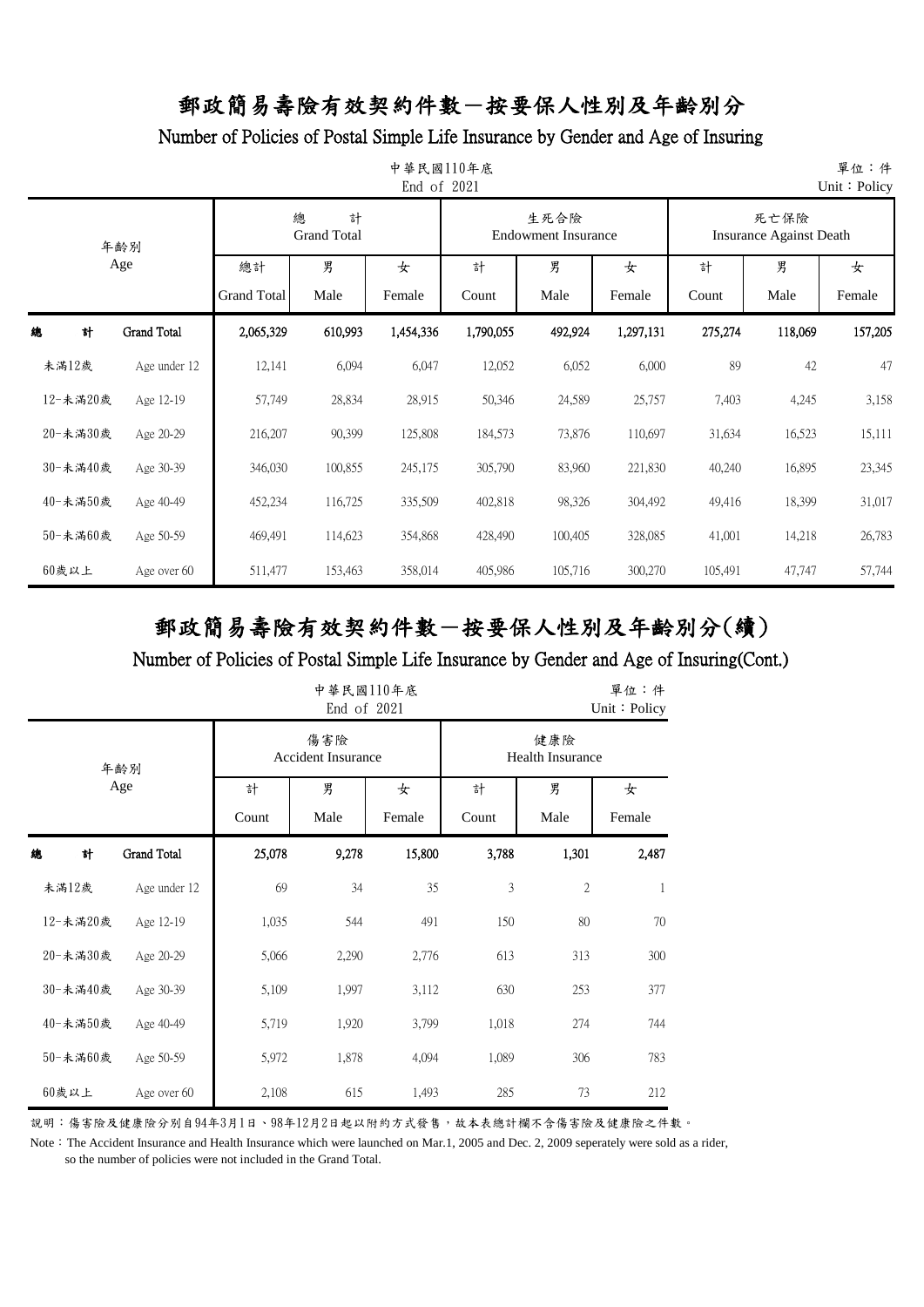### Number of Policies of Postal Simple Life Insurance by Gender and Age of Insuring

| 單位:件<br>中華民國109年底<br>End of 2020<br>Unit: Policy |                    |                    |                              |           |           |                                    |           |         |                                        |         |  |
|--------------------------------------------------|--------------------|--------------------|------------------------------|-----------|-----------|------------------------------------|-----------|---------|----------------------------------------|---------|--|
|                                                  | 年齢別                |                    | 總<br>計<br><b>Grand Total</b> |           |           | 生死合險<br><b>Endowment Insurance</b> |           |         | 死亡保險<br><b>Insurance Against Death</b> |         |  |
|                                                  | Age                | 總計                 | 男                            | 女         | 計         | 男                                  | 女         | 計       | 男                                      | 女       |  |
|                                                  |                    | <b>Grand Total</b> | Male                         | Female    | Count     | Male                               | Female    | Count   | Male                                   | Female  |  |
| 計<br>總                                           | <b>Grand Total</b> | 2,184,668          | 639,923                      | 1,544,745 | 1,963,681 | 537,368                            | 1,426,313 | 220,987 | 102,555                                | 118,432 |  |
| 未滿12歲                                            | Age under 12       | 12,335             | 6,180                        | 6,155     | 12,248    | 6,137                              | 6,111     | 87      | 43                                     | 44      |  |
| 12-未滿20歲                                         | Age 12-19          | 63,352             | 31,514                       | 31,838    | 56,141    | 27,378                             | 28,763    | 7,211   | 4,136                                  | 3,075   |  |
| 20-未満30歲                                         | Age 20-29          | 248,152            | 102,920                      | 145,232   | 217,183   | 86,677                             | 130,506   | 30,969  | 16,243                                 | 14,726  |  |
| 30-未滿40歲                                         | Age 30-39          | 387,252            | 109,742                      | 277,510   | 349,193   | 93,783                             | 255,410   | 38,059  | 15,959                                 | 22,100  |  |
| 40-未滿50歲                                         | Age 40-49          | 487,179            | 121,663                      | 365,516   | 445,953   | 106,013                            | 339,940   | 41,226  | 15,650                                 | 25,576  |  |
| 50-未滿60歲                                         | Age 50-59          | 493,712            | 118,944                      | 374,768   | 465,952   | 108,484                            | 357,468   | 27,760  | 10,460                                 | 17,300  |  |
| 60歲以上                                            | Age over 60        | 492,686            | 148,960                      | 343,726   | 417,011   | 108,896                            | 308,115   | 75,675  | 40,064                                 | 35,611  |  |

# 郵政簡易壽險有效契約件數-按要保人性別及年齡別分(續)

### Number of Policies of Postal Simple Life Insurance by Gender and Age of Insuring(Cont.)

|   |          |                    |        | 中華民國109年底<br>End of 2020         | 單位:件<br>Unit: Policy |                         |                |       |
|---|----------|--------------------|--------|----------------------------------|----------------------|-------------------------|----------------|-------|
|   |          | 年齡別                |        | 傷害險<br><b>Accident Insurance</b> | 健康險                  | <b>Health Insurance</b> |                |       |
|   |          | Age                | 計      | 男                                | 女                    | 計                       | 男              | 女     |
|   |          |                    | Count  | Male                             | Female               | Count                   | Female         |       |
| 總 | 計        | <b>Grand Total</b> | 24,317 | 8,661                            | 15,656               | 4,092                   | 1,400          | 2,692 |
|   | 未滿12歲    | Age under 12       | $70\,$ | 36                               | 34                   | $\mathbf{2}$            | $\overline{2}$ |       |
|   | 12-未滿20歲 | Age 12-19          | 878    | 454                              | 424                  | 155                     | 84             | 71    |
|   | 20-未滿30歲 | Age 20-29          | 4,594  | 2,094                            | 2,500                | 699                     | 339            | 360   |
|   | 30-未滿40歲 | Age 30-39          | 4,710  | 1,781                            | 2,929                | 692                     | 285            | 407   |
|   | 40-未滿50歲 | Age 40-49          | 5,634  | 1,763                            | 3,871                | 1,088                   | 288            | 800   |
|   | 50-未滿60歲 | Age 50-59          | 6,182  | 1,875                            | 4,307                | 1,171                   | 326            | 845   |
|   | $60$ 歲以上 | Age over 60        | 2,249  | 658                              | 1,591                | 285                     | 76             | 209   |

說明:傷害險及健康險分別自94年3月1日、98年12月2日起以附約方式發售,故本表總計欄不含傷害險及健康險之件數。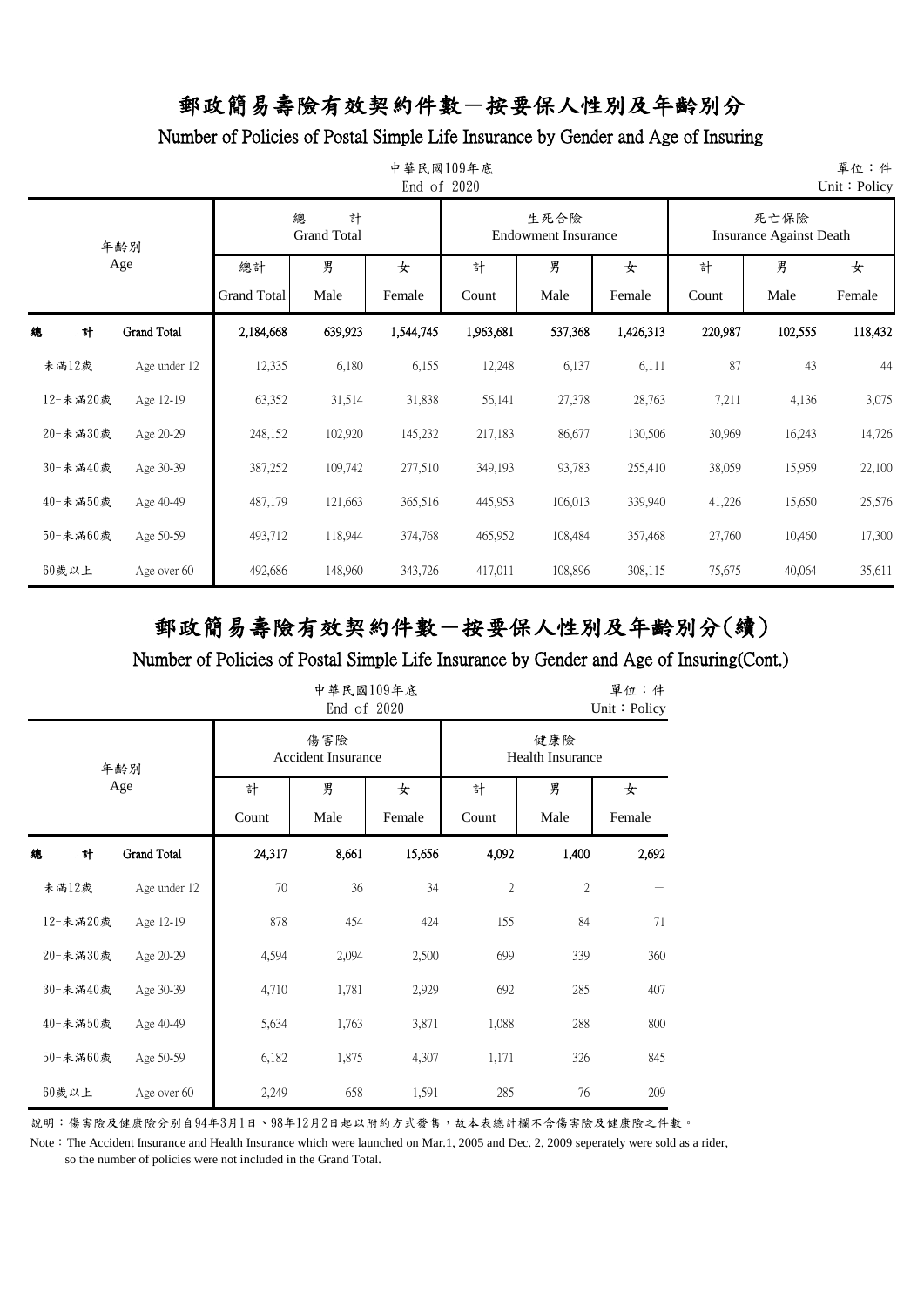#### Number of Policies of Postal Simple Life Insurance by Gender and Age of Insuring

| 單位:件<br>中華民國108年底<br>End of 2019<br>Unit: Policy |                  |                          |                              |             |            |                                    |             |            |                                        |             |  |  |
|--------------------------------------------------|------------------|--------------------------|------------------------------|-------------|------------|------------------------------------|-------------|------------|----------------------------------------|-------------|--|--|
|                                                  | 年齡別              |                          | 總<br>計<br><b>Grand Total</b> |             |            | 生死合險<br><b>Endowment Insurance</b> |             |            | 死亡保險<br><b>Insurance Against Death</b> |             |  |  |
| Age                                              |                  | 總計<br><b>Grand Total</b> | 男<br>Male                    | 女<br>Female | 計<br>Count | 男<br>Male                          | 女<br>Female | 計<br>Count | 男<br>Male                              | 女<br>Female |  |  |
| 緿<br>計                                           | Grand Total      | 2,269,987                | 661,722                      | 1,608,265   | 2,053,033  | 558,997                            | 1,494,036   | 216,954    | 102,725                                | 114,229     |  |  |
| 未満12歲                                            | Age 11 and under | 10,966                   | 5,472                        | 5,494       | 10,845     | 5,413                              | 5,432       | 121        | 59                                     | 62          |  |  |
| 12-未滿20歲                                         | Age 12-19        | 66,733                   | 33,138                       | 33,595      | 59,412     | 28,923                             | 30,489      | 7,321      | 4,215                                  | 3,106       |  |  |
| 20-未満30歲                                         | Age 20-29        | 272,530                  | 111,953                      | 160,577     | 240,535    | 95,273                             | 145,262     | 31,995     | 16,680                                 | 15,315      |  |  |
| 30-未滿40歲                                         | Age 30-39        | 417,380                  | 116,459                      | 300,921     | 378,028    | 99,950                             | 278,078     | 39,352     | 16,509                                 | 22,843      |  |  |
| 40-未満50歲                                         | Age 40-49        | 512,670                  | 125,406                      | 387,264     | 471,317    | 109,617                            | 361,700     | 41,353     | 15,789                                 | 25,564      |  |  |
| 50-未滿60歲                                         | Age 50-59        | 510,710                  | 122,792                      | 387,918     | 484,541    | 112,544                            | 371,997     | 26,169     | 10,248                                 | 15,921      |  |  |
| 60歲以上                                            | Age over 60      | 478,998                  | 146,502                      | 332,496     | 408,355    | 107,277                            | 301,078     | 70,643     | 39,225                                 | 31,418      |  |  |

# 郵政簡易壽險有效契約件數-按要保人性別及年齡別分(續)

#### Number of Policies of Postal Simple Life Insurance by Gender and Age of Insuring(Cont.)

|   |          |                  | 單位:件<br>Unit: Policy |                                  |        |       |                                |              |  |
|---|----------|------------------|----------------------|----------------------------------|--------|-------|--------------------------------|--------------|--|
|   |          | 年齡別              |                      | 傷害險<br><b>Accident Insurance</b> |        |       | 健康險<br><b>Health Insurance</b> |              |  |
|   |          | Age              | 計                    | 男                                | 女      | 計     | 男                              | 女            |  |
|   |          |                  | Count                | Male                             | Female | Count | Male                           | Female       |  |
| 總 | 計        | Grand Total      | 25,706               | 9,212                            | 16,494 | 4,374 | 1,485                          | 2,889        |  |
|   | 未滿12歲    | Age 11 and under | 66                   | 33                               | 33     | 3     | 3                              | $\mathbf{0}$ |  |
|   | 12-未滿20歲 | Age 12-19        | 931                  | 496                              | 435    | 160   | 86                             | 74           |  |
|   | 20-未滿30歲 | Age 20-29        | 4,887                | 2,234                            | 2,653  | 748   | 351                            | 397          |  |
|   | 30-未滿40歲 | Age 30-39        | 4,895                | 1,842                            | 3,053  | 715   | 289                            | 426          |  |
|   | 40-未滿50歲 | Age 40-49        | 5,908                | 1,833                            | 4,075  | 1,170 | 306                            | 864          |  |
|   | 50-未滿60歲 | Age 50-59        | 6,652                | 2,062                            | 4,590  | 1,268 | 355                            | 913          |  |
|   | 60歲以上    | Age over 60      | 2,367                | 712                              | 1,655  | 310   | 95                             | 215          |  |

說明:傷害險及健康險分別自94年3月1日、98年12月2日起以附約方式發售,故本表總計欄不含傷害險及健康險之件數。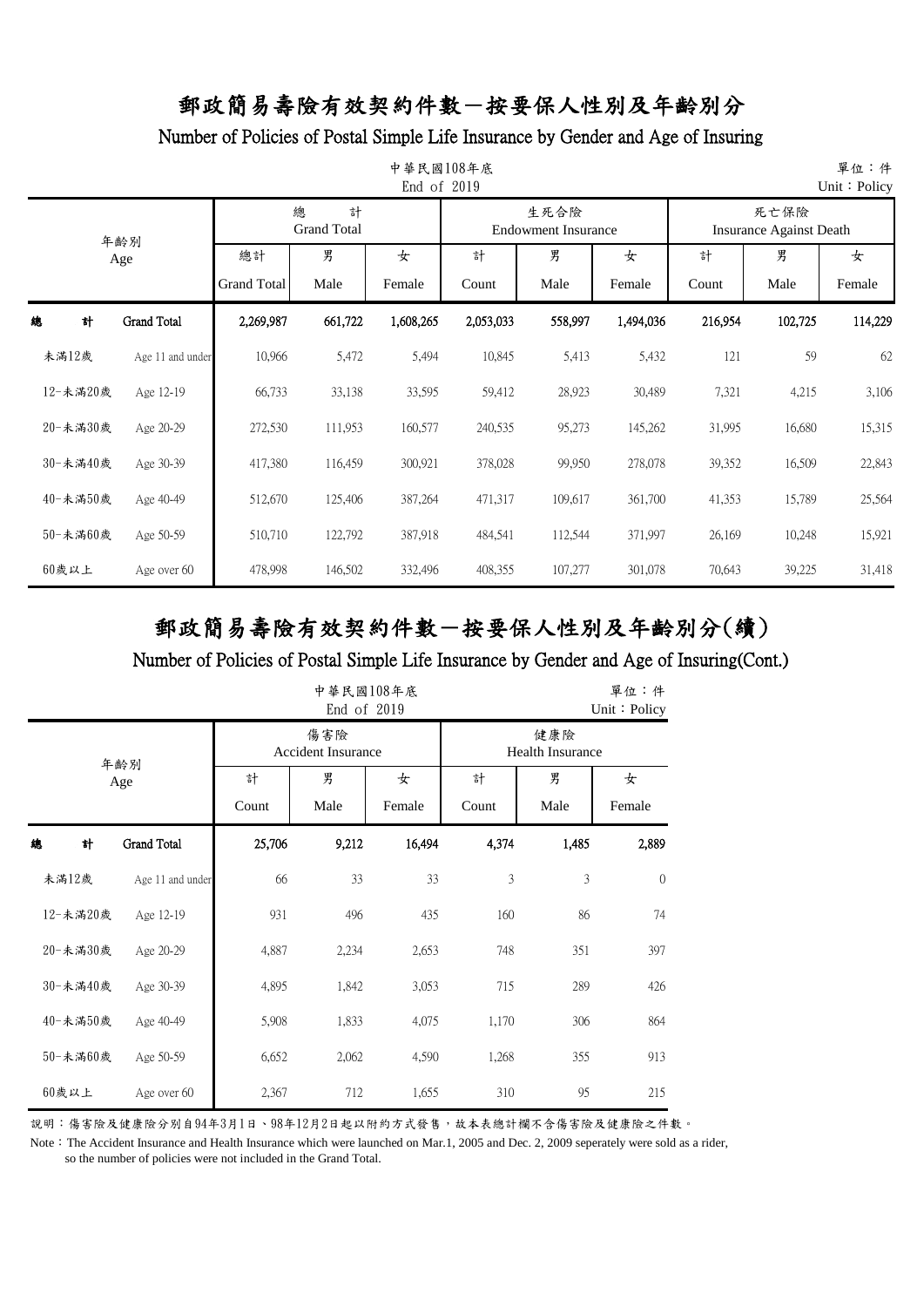### Number of Policies of Postal Simple Life Insurance by Gender and Age of Insuring

| 單位:件<br>中華民國107年底<br>End of 2018<br>Unit: Policy |          |                  |                          |                              |             |            |                                    |             |                                        |           |             |  |
|--------------------------------------------------|----------|------------------|--------------------------|------------------------------|-------------|------------|------------------------------------|-------------|----------------------------------------|-----------|-------------|--|
|                                                  |          | 年齡別              |                          | 總<br>計<br><b>Grand Total</b> |             |            | 生死合險<br><b>Endowment Insurance</b> |             | 死亡保險<br><b>Insurance Against Death</b> |           |             |  |
|                                                  | Age      |                  | 總計<br><b>Grand Total</b> | 男<br>Male                    | 女<br>Female | 計<br>Count | 男<br>Male                          | 女<br>Female | 計<br>Count                             | 男<br>Male | 女<br>Female |  |
| 緿                                                | 計        | Grand Total      | 2,308,467                | 666,803                      | 1,641,664   | 2,099,959  | 567,692                            | 1,532,267   | 208,508                                | 99,111    | 109,397     |  |
| 未満12歲                                            |          | Age 11 and under | 9,276                    | 4,595                        | 4,681       | 9,203      | 4,559                              | 4,644       | 73                                     | 36        | 37          |  |
|                                                  | 12-未滿20歲 | Age 12-19        | 67,386                   | 33,165                       | 34,221      | 60,232     | 29,035                             | 31,197      | 7,154                                  | 4,130     | 3,024       |  |
|                                                  | 20-未満30歲 | Age 20-29        | 290,834                  | 117,604                      | 173,230     | 259,826    | 101,290                            | 158,536     | 31,008                                 | 16,314    | 14,694      |  |
|                                                  | 30-未滿40歲 | Age 30-39        | 441,558                  | 120,741                      | 320,817     | 404,157    | 105,343                            | 298,814     | 37,401                                 | 15,398    | 22,003      |  |
|                                                  | 40-未満50歲 | Age 40-49        | 530,893                  | 127,430                      | 403,463     | 490,983    | 112,461                            | 378,522     | 39,910                                 | 14,969    | 24,941      |  |
|                                                  | 50-未滿60歲 | Age 50-59        | 512,763                  | 122,062                      | 390,701     | 488,248    | 112,615                            | 375,633     | 24,515                                 | 9,447     | 15,068      |  |
| 60歲以上                                            |          | Age over 60      | 455,757                  | 141,206                      | 314,551     | 387,310    | 102,389                            | 284,921     | 68,447                                 | 38,817    | 29,630      |  |

# 郵政簡易壽險有效契約件數-按要保人性別及年齡別分(續)

#### Number of Policies of Postal Simple Life Insurance by Gender and Age of Insuring(Cont.)

|   | 中華民國107年底<br>End of 2018 |                    |        |                                  |        |       |                                |          |  |  |  |
|---|--------------------------|--------------------|--------|----------------------------------|--------|-------|--------------------------------|----------|--|--|--|
|   |                          | 年齡別                |        | 傷害險<br><b>Accident Insurance</b> |        |       | 健康險<br><b>Health Insurance</b> |          |  |  |  |
|   |                          | Age                | 計      | 男                                | 女      | 計     | 男                              | 女        |  |  |  |
|   |                          |                    | Count  | Male                             | Female | Count | Male                           | Female   |  |  |  |
| 總 | 計                        | <b>Grand Total</b> | 28,095 | 9,917                            | 18,178 | 4,687 | 1,572                          | 3,115    |  |  |  |
|   | 未滿12歲                    | Age 11 and under   | 66     | 33                               | 33     | 3     | 3                              | $\theta$ |  |  |  |
|   | 12-未滿20歲                 | Age 12-19          | 992    | 529                              | 463    | 176   | 86                             | 90       |  |  |  |
|   | 20-未滿30歲                 | Age 20-29          | 5,387  | 2,459                            | 2,928  | 825   | 382                            | 443      |  |  |  |
|   | 30-未滿40歲                 | Age 30-39          | 5,308  | 1,920                            | 3,388  | 766   | 303                            | 463      |  |  |  |
|   | 40-未滿50歲                 | Age 40-49          | 6,536  | 1,997                            | 4,539  | 1,281 | 335                            | 946      |  |  |  |
|   | 50-未滿60歲                 | Age 50-59          | 7,284  | 2,225                            | 5,059  | 1,324 | 376                            | 948      |  |  |  |
|   | 60歲以上                    | Age over 60        | 2,522  | 754                              | 1,768  | 312   | 87                             | 225      |  |  |  |

說明:傷害險及健康險分別自94年3月1日、98年12月2日起以附約方式發售,故本表總計欄不含傷害險及健康險之件數。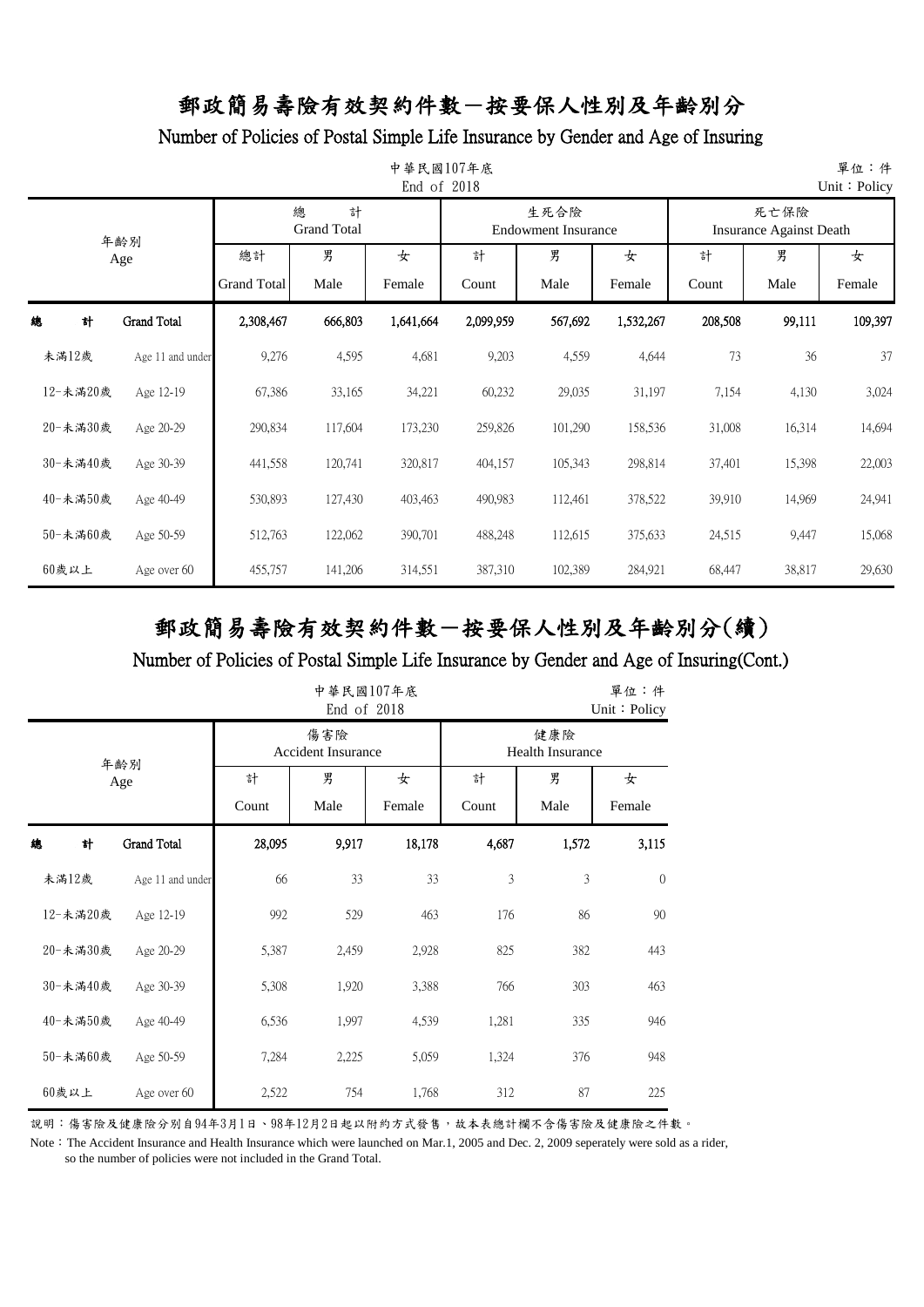### Number of Policies of Postal Simple Life Insurance by Gender and Age of Insuring

| 單位:件<br>中華民國106年底<br>End of 2017<br>Unit: Policy |          |                    |                          |                              |             |            |                                    |             |            |                                        |             |
|--------------------------------------------------|----------|--------------------|--------------------------|------------------------------|-------------|------------|------------------------------------|-------------|------------|----------------------------------------|-------------|
|                                                  |          | 年齡別                |                          | 總<br>計<br><b>Grand Total</b> |             |            | 生死合險<br><b>Endowment Insurance</b> |             |            | 死亡保險<br><b>Insurance Against Death</b> |             |
|                                                  | Age      |                    | 總計<br><b>Grand Total</b> | 男<br>Male                    | 女<br>Female | 計<br>Count | 男<br>Male                          | 女<br>Female | 計<br>Count | 男<br>Male                              | 女<br>Female |
| 緿                                                | 計        | <b>Grand Total</b> | 2,465,069                | 703,637                      | 1,761,432   | 2,260,173  | 605,174                            | 1,654,999   | 204,896    | 98,463                                 | 106,433     |
|                                                  | 未満12歲    | Age 11 and under   | 10,339                   | 4,978                        | 5,361       | 10,266     | 4,943                              | 5,323       | 73         | 35                                     | 38          |
|                                                  | 12-未滿20歲 | Age 12-19          | 70,999                   | 34,701                       | 36,298      | 63,779     | 30,541                             | 33,238      | 7,220      | 4,160                                  | 3,060       |
|                                                  | 20-未滿30歲 | Age 20-29          | 330,423                  | 129,633                      | 200,790     | 299,168    | 113,192                            | 185,976     | 31,255     | 16,441                                 | 14,814      |
|                                                  | 30-未滿40歲 | Age 30-39          | 504,020                  | 133,922                      | 370,098     | 466,277    | 118,394                            | 347,883     | 37,743     | 15,528                                 | 22,215      |
|                                                  | 40-未滿50歲 | Age 40-49          | 583,328                  | 137,729                      | 445,599     | 543,770    | 122,879                            | 420,891     | 39,558     | 14,850                                 | 24,708      |
|                                                  | 50-未滿60歲 | Age 50-59          | 528,492                  | 125,283                      | 403,209     | 505,480    | 116,239                            | 389,241     | 23,012     | 9,044                                  | 13,968      |
|                                                  | $60$ 歲以上 | Age over 60        | 437,468                  | 137,391                      | 300,077     | 371,433    | 98,986                             | 272,447     | 66,035     | 38,405                                 | 27,630      |

# 郵政簡易壽險有效契約件數-按要保人性別及年齡別分(續)

#### Number of Policies of Postal Simple Life Insurance by Gender and Age of Insuring(Cont.)

|   |          |                  |        |                                  | 單位:件<br>Unit: Policy |        |                                |              |  |
|---|----------|------------------|--------|----------------------------------|----------------------|--------|--------------------------------|--------------|--|
|   |          | 年齡別              |        | 傷害險<br><b>Accident Insurance</b> |                      |        | 健康險<br><b>Health Insurance</b> |              |  |
|   |          | Age              | 計      | 男                                | 女                    | 計      | 男                              | 女            |  |
|   |          |                  | Count  | Count                            | Male                 | Female |                                |              |  |
| 總 | 計        | Grand Total      | 33,896 | 11,675                           | 22,221               | 5,410  | 1,789                          | 3,621        |  |
|   | 未滿12歲    | Age 11 and under | 77     | 38                               | 39                   | 3      | 3                              | $\mathbf{0}$ |  |
|   | 12-未滿20歲 | Age 12-19        | 1,176  | 612                              | 564                  | 230    | 110                            | 120          |  |
|   | 20-未滿30歲 | Age 20-29        | 6,536  | 2,925                            | 3,611                | 989    | 442                            | 547          |  |
|   | 30-未滿40歲 | Age 30-39        | 6,475  | 2,321                            | 4,154                | 921    | 364                            | 557          |  |
|   | 40-未滿50歲 | Age 40-49        | 8,215  | 2,354                            | 5,861                | 1,534  | 393                            | 1,141        |  |
|   | 50-未滿60歲 | Age 50-59        | 8,607  | 2,595                            | 6,012                | 1,402  | 392                            | 1,010        |  |
|   | 60歲以上    | Age over 60      | 2,810  | 830                              | 1,980                | 331    | 85                             | 246          |  |

說明:傷害險及健康險分別自94年3月1日、98年12月2日起以附約方式發售,故本表總計欄不含傷害險及健康險之件數。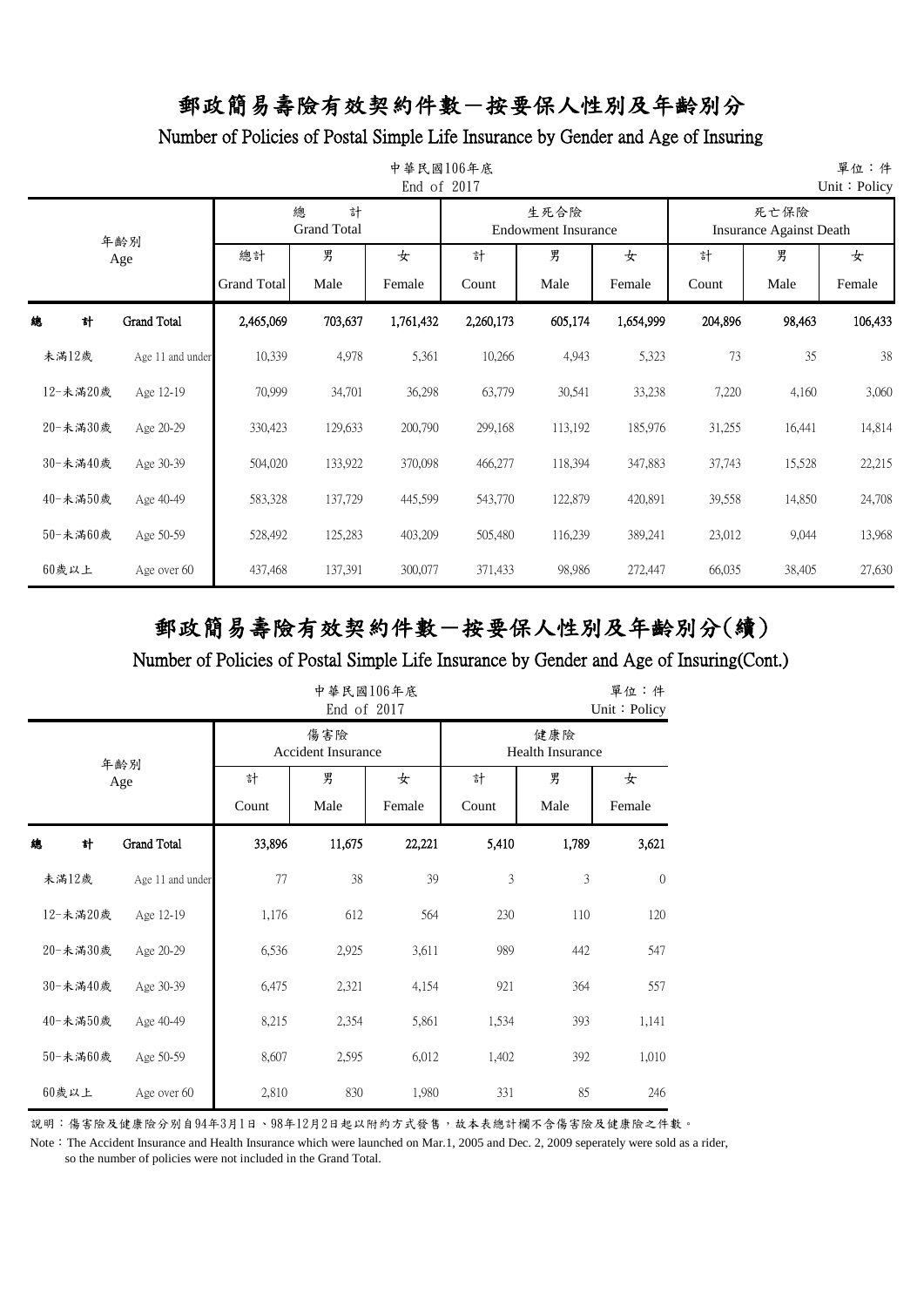### Number of Policies of Postal Simple Life Insurance by Gender and Age of Insuring

| 單位:件<br>中華民國105年底<br>End of 2016<br>Unit: Policy |          |                  |                          |                              |             |            |                                    |             |            |                                        |             |
|--------------------------------------------------|----------|------------------|--------------------------|------------------------------|-------------|------------|------------------------------------|-------------|------------|----------------------------------------|-------------|
|                                                  | 年齡別      |                  |                          | 總<br>計<br><b>Grand Total</b> |             |            | 生死合險<br><b>Endowment Insurance</b> |             |            | 死亡保險<br><b>Insurance Against Death</b> |             |
|                                                  | Age<br>計 |                  | 總計<br><b>Grand Total</b> | 男<br>Male                    | 女<br>Female | 計<br>Count | 男<br>Male                          | 女<br>Female | 計<br>Count | 男<br>Male                              | 女<br>Female |
| 緿                                                |          | Grand Total      | 2,584,655                | 732,511                      | 1,852,144   | 2,378,344  | 632,974                            | 1,745,370   | 206,311    | 99,537                                 | 106,774     |
| 未満12歲                                            |          | Age 11 and under | 11,311                   | 5,248                        | 6,063       | 11,237     | 5,213                              | 6,024       | 74         | 35                                     | 39          |
| 12-未滿20歲                                         |          | Age 12-19        | 74,927                   | 36,143                       | 38,784      | 67,602     | 31,938                             | 35,664      | 7,325      | 4,205                                  | 3,120       |
| 20-未満30歲                                         |          | Age 20-29        | 365,021                  | 140,426                      | 224,595     | 333,305    | 123,775                            | 209,530     | 31,716     | 16,651                                 | 15,065      |
| 30-未滿40歲                                         |          | Age 30-39        | 553,299                  | 143,898                      | 409,401     | 515,122    | 128,209                            | 386,913     | 38,177     | 15,689                                 | 22,488      |
| 40-未満50歲                                         |          | Age 40-49        | 625,436                  | 145,891                      | 479,545     | 585,362    | 130,814                            | 454,548     | 40,074     | 15,077                                 | 24,997      |
| 50-未滿60歲                                         |          | Age 50-59        | 535,644                  | 127,204                      | 408,440     | 512,905    | 118,131                            | 394,774     | 22,739     | 9,073                                  | 13,666      |
| 60歲以上                                            |          | Age over 60      | 419,017                  | 133,701                      | 285,316     | 352,811    | 94,894                             | 257,917     | 66,206     | 38,807                                 | 27,399      |

# 郵政簡易壽險有效契約件數-按要保人性別及年齡別分(續)

#### Number of Policies of Postal Simple Life Insurance by Gender and Age of Insuring(Cont.)

|   | 中華民國105年底<br>End of 2016 |                    |        |                                  |        |                |                                |        |  |  |  |
|---|--------------------------|--------------------|--------|----------------------------------|--------|----------------|--------------------------------|--------|--|--|--|
|   |                          | 年齡別                |        | 傷害險<br><b>Accident Insurance</b> |        |                | 健康險<br><b>Health Insurance</b> |        |  |  |  |
|   |                          | Age                | 計      | 男                                | 女      | 計              | 男                              | 女      |  |  |  |
|   |                          |                    | Count  | Male                             | Female | Count          | Male                           | Female |  |  |  |
| 總 | 計                        | <b>Grand Total</b> | 41,122 | 13,883                           | 27,239 | 5,998          | 1,989                          | 4,009  |  |  |  |
|   | 未滿12歲                    | Age 11 and under   | 102    | 47                               | 55     | $\overline{4}$ | 3                              | 1      |  |  |  |
|   | 12-未滿20歲                 | Age 12-19          | 1,351  | 689                              | 662    | 256            | 116                            | 140    |  |  |  |
|   | 20-未滿30歲                 | Age 20-29          | 8,002  | 3,542                            | 4,460  | 1,165          | 546                            | 619    |  |  |  |
|   | 30-未滿40歲                 | Age 30-39          | 7,913  | 2,757                            | 5,156  | 1,022          | 390                            | 632    |  |  |  |
|   | 40-未滿50歲                 | Age 40-49          | 10,291 | 2,778                            | 7,513  | 1,715          | 422                            | 1,293  |  |  |  |
|   | 50-未滿60歲                 | Age 50-59          | 10,226 | 3,108                            | 7,118  | 1,495          | 424                            | 1,071  |  |  |  |
|   | 60歲以上                    | Age over 60        | 3,237  | 962                              | 2,275  | 341            | 88                             | 253    |  |  |  |

說明:傷害險及健康險分別自94年3月1日、98年12月2日起以附約方式發售,故本表總計欄不含傷害險及健康險之件數。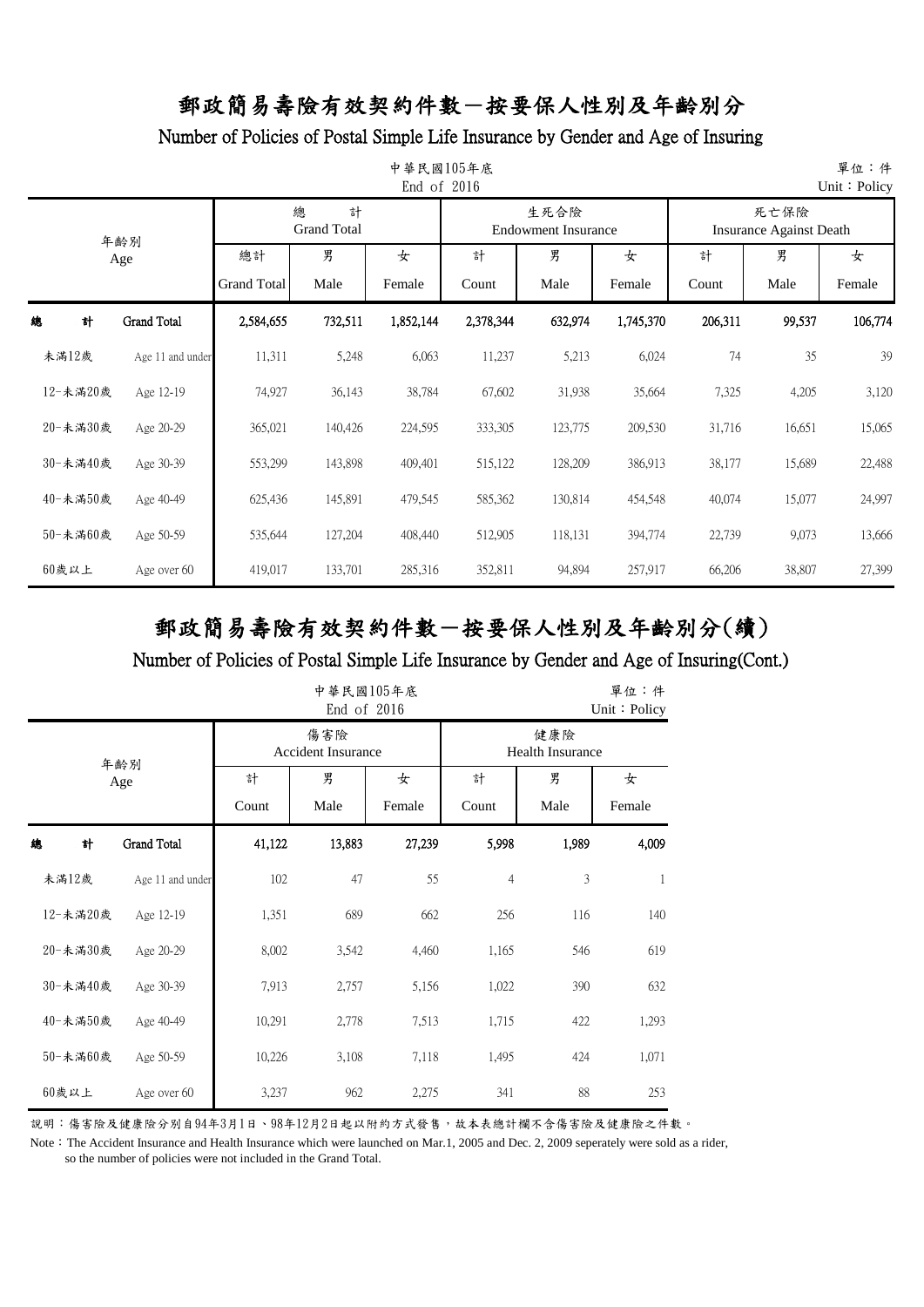Number of Policies of Postal Simple Life Insurance by Gender and Age of Insuring

| 中華民國104年底<br>單位:件<br>End of 2015<br>Unit: Policy |                    |                    |                              |           |           |                                    |           |         |                                        |         |  |  |
|--------------------------------------------------|--------------------|--------------------|------------------------------|-----------|-----------|------------------------------------|-----------|---------|----------------------------------------|---------|--|--|
|                                                  | 年齢別                |                    | 總<br>計<br><b>Grand Total</b> |           |           | 生死合險<br><b>Endowment Insurance</b> |           |         | 死亡保險<br><b>Insurance Against Death</b> |         |  |  |
|                                                  | Age                | 總計                 | 男                            | 女         | 計         | 男                                  | 女         | 計       | 男                                      | 女       |  |  |
|                                                  |                    | <b>Grand Total</b> | Male                         | Female    | Count     | Male                               | Female    | Count   | Male                                   | Female  |  |  |
| 計<br>總                                           | <b>Grand Total</b> | 2,665,036          | 752,762                      | 1,912,274 | 2,456,639 | 652,195                            | 1,804,444 | 208,397 | 100,567                                | 107,830 |  |  |
| 未満12歲                                            | Age 11 and under   | 11,786             | 5,345                        | 6,441     | 11,715    | 5,312                              | 6,403     | 71      | 33                                     | 38      |  |  |
| 12-未満20歲                                         | Age 12-19          | 77,041             | 36,925                       | 40,116    | 69,718    | 32,725                             | 36,993    | 7,323   | 4,200                                  | 3,123   |  |  |
| 20-未満30歲                                         | Age 20-29          | 394,468            | 148,802                      | 245,666   | 362,706   | 132,098                            | 230,608   | 31,762  | 16,704                                 | 15,058  |  |  |
| 30-未滿40歲                                         | Age 30-39          | 585,749            | 149,974                      | 435,775   | 547,347   | 134,214                            | 413,133   | 38,402  | 15,760                                 | 22,642  |  |  |
| 40-未満50歲                                         | Age 40-49          | 655,694            | 151,725                      | 503,969   | 615,042   | 136,448                            | 478,594   | 40,652  | 15,277                                 | 25,375  |  |  |
| 50-未満60歲                                         | Age 50-59          | 541,229            | 129,343                      | 411,886   | 518,183   | 120,100                            | 398,083   | 23,046  | 9,243                                  | 13,803  |  |  |
| 60歲以上                                            | Age over 60        | 399,069            | 130,648                      | 268,421   | 331,928   | 91,298                             | 240,630   | 67,141  | 39,350                                 | 27,791  |  |  |

# 郵政簡易壽險有效契約件數-按要保人性別及年齡別分(續)

#### Number of Policies of Postal Simple Life Insurance by Gender and Age of Insuring(Cont.)

| 中華民國104年底<br>End of 2015<br>Unit: Policy |          |                    |                           |                                |             |                |           |             |  |  |
|------------------------------------------|----------|--------------------|---------------------------|--------------------------------|-------------|----------------|-----------|-------------|--|--|
|                                          |          | 年齢別                | <b>Accident Insurance</b> | 健康險<br><b>Health Insurance</b> |             |                |           |             |  |  |
|                                          |          | Age                | 計<br>Count                | 男<br>Male                      | 女<br>Female | 計<br>Count     | 男<br>Male | 女<br>Female |  |  |
| 總                                        | 計        | <b>Grand Total</b> | 42,755                    | 14,374                         | 28,381      | 6,464          | 2,160     | 4,304       |  |  |
|                                          | 未満12歲    | Age 11 and under   | 103                       | 45                             | 58          | $\overline{4}$ | 3         | 1           |  |  |
|                                          | 12-未満20歲 | Age 12-19          | 1,401                     | 712                            | 689         | 273            | 121       | 152         |  |  |
|                                          | 20-未満30歲 | Age 20-29          | 8,378                     | 3,698                          | 4,680       | 1,278          | 593       | 685         |  |  |
|                                          | 30-未滿40歲 | Age 30-39          | 8,119                     | 2,777                          | 5,342       | 1,069          | 402       | 667         |  |  |
|                                          | 40-未滿50歲 | Age 40-49          | 10,862                    | 2,921                          | 7,941       | 1,881          | 480       | 1,401       |  |  |
|                                          | 50-未満60歲 | Age 50-59          | 10,607                    | 3,232                          | 7,375       | 1,599          | 466       | 1,133       |  |  |
|                                          | 60歲以上    | Age over 60        | 3,285                     | 989                            | 2,296       | 360            | 95        | 265         |  |  |

說明:傷害險及健康險分別自94年3月1日、98年12月2日起以附約方式發售,故本表總計欄不含傷害險及健康險之件數。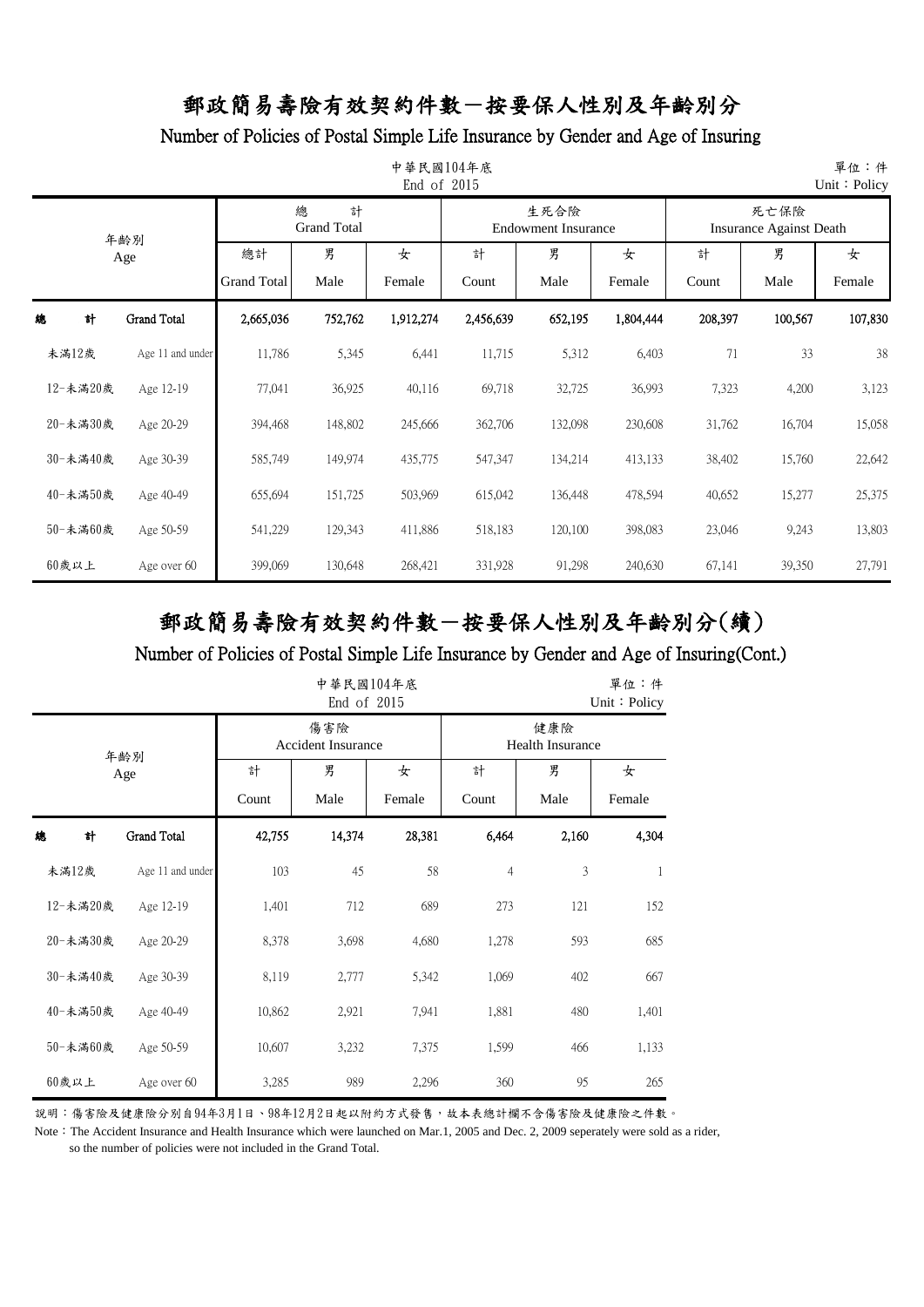#### Number of Policies of Postal Simple Life Insurance by Gender and Age of Insuring

| 單位:件<br>中華民國103年底<br>End of 2014<br>Unit: Policy |                  |                          |                              |             |            |                                    |             |                                        |           |             |  |  |
|--------------------------------------------------|------------------|--------------------------|------------------------------|-------------|------------|------------------------------------|-------------|----------------------------------------|-----------|-------------|--|--|
|                                                  | 年齡別              |                          | 總<br>計<br><b>Grand Total</b> |             |            | 生死合險<br><b>Endowment Insurance</b> |             | 死亡保險<br><b>Insurance Against Death</b> |           |             |  |  |
|                                                  | Age              | 總計<br><b>Grand Total</b> | 男<br>Male                    | 女<br>Female | 計<br>Count | 男<br>Male                          | 女<br>Female | 計<br>Count                             | 男<br>Male | 女<br>Female |  |  |
| 緿<br>計                                           | Grand Total      | 2,645,105                | 743,555                      | 1,901,550   | 2,438,613  | 643,498                            | 1,795,115   | 206,492                                | 100,057   | 106,435     |  |  |
| 未満12歲                                            | Age 11 and under | 14,636                   | 6,493                        | 8,143       | 14,562     | 6,459                              | 8,103       | 74                                     | 34        | 40          |  |  |
| 12-未滿20歲                                         | Age 12-19        | 74,847                   | 35,597                       | 39,250      | 67,834     | 31,536                             | 36,298      | 7,013                                  | 4,061     | 2,952       |  |  |
| 20-未満30歲                                         | Age 20-29        | 405,741                  | 146,965                      | 258,776     | 375,513    | 131,013                            | 244,500     | 30,228                                 | 15,952    | 14,276      |  |  |
| 30-未滿40歲                                         | Age 30-39        | 604,522                  | 151,417                      | 453,105     | 566,556    | 135,818                            | 430,738     | 37,966                                 | 15,599    | 22,367      |  |  |
| 40-未満50歲                                         | Age 40-49        | 660,866                  | 153,895                      | 506,971     | 620,346    | 138,581                            | 481,765     | 40,520                                 | 15,314    | 25,206      |  |  |
| 50-未滿60歲                                         | Age 50-59        | 514,974                  | 124,030                      | 390,944     | 492,192    | 114,810                            | 377,382     | 22,782                                 | 9,220     | 13,562      |  |  |
| 60歲以上                                            | Age over 60      | 369,519                  | 125,158                      | 244,361     | 301,610    | 85,281                             | 216,329     | 67,909                                 | 39,877    | 28,032      |  |  |

# 郵政簡易壽險有效契約件數-按要保人性別及年齡別分(續)

#### Number of Policies of Postal Simple Life Insurance by Gender and Age of Insuring(Cont.)

|   | 中華民國103年底<br>單位:件<br>End of 2014<br>Unit: Policy |                  |        |                                                                    |        |        |       |       |  |  |  |  |
|---|--------------------------------------------------|------------------|--------|--------------------------------------------------------------------|--------|--------|-------|-------|--|--|--|--|
|   |                                                  | 年齢別              |        | 傷害險<br>健康險<br><b>Accident Insurance</b><br><b>Health Insurance</b> |        |        |       |       |  |  |  |  |
|   |                                                  | Age              | 計      | 男                                                                  | 女      | 計      | 男     | 女     |  |  |  |  |
|   |                                                  |                  | Count  | Male                                                               | Male   | Female |       |       |  |  |  |  |
| 總 | 計                                                | Grand Total      | 39,480 | 12,842                                                             | 26,638 | 6,291  | 2,090 | 4,201 |  |  |  |  |
|   | 未滿12歲                                            | Age 11 and under | 125    | 54                                                                 | 71     | 3      | 3     |       |  |  |  |  |
|   | 12-未滿20歲                                         | Age 12-19        | 1,140  | 599                                                                | 541    | 259    | 118   | 141   |  |  |  |  |
|   | 20-未滿30歲                                         | Age 20-29        | 6,608  | 2,828                                                              | 3,780  | 1,231  | 584   | 647   |  |  |  |  |
|   | 30-未満40歲                                         | Age 30-39        | 7,393  | 2,435                                                              | 4,958  | 1,060  | 386   | 674   |  |  |  |  |
|   | 40-未滿50歲                                         | Age 40-49        | 10,792 | 2,861                                                              | 7,931  | 1,876  | 474   | 1,402 |  |  |  |  |
|   | 50-未滿60歲                                         | Age 50-59        | 10,150 | 3,070                                                              | 7,080  | 1,514  | 430   | 1,084 |  |  |  |  |
|   | $60$ 歲以上                                         | Age over 60      | 3,272  | 995                                                                | 2,277  | 348    | 95    | 253   |  |  |  |  |

說明:傷害險及健康險分別自94年3月1日、98年12月2日起以附約方式發售,故本表總計欄不含傷害險及健康險之件數。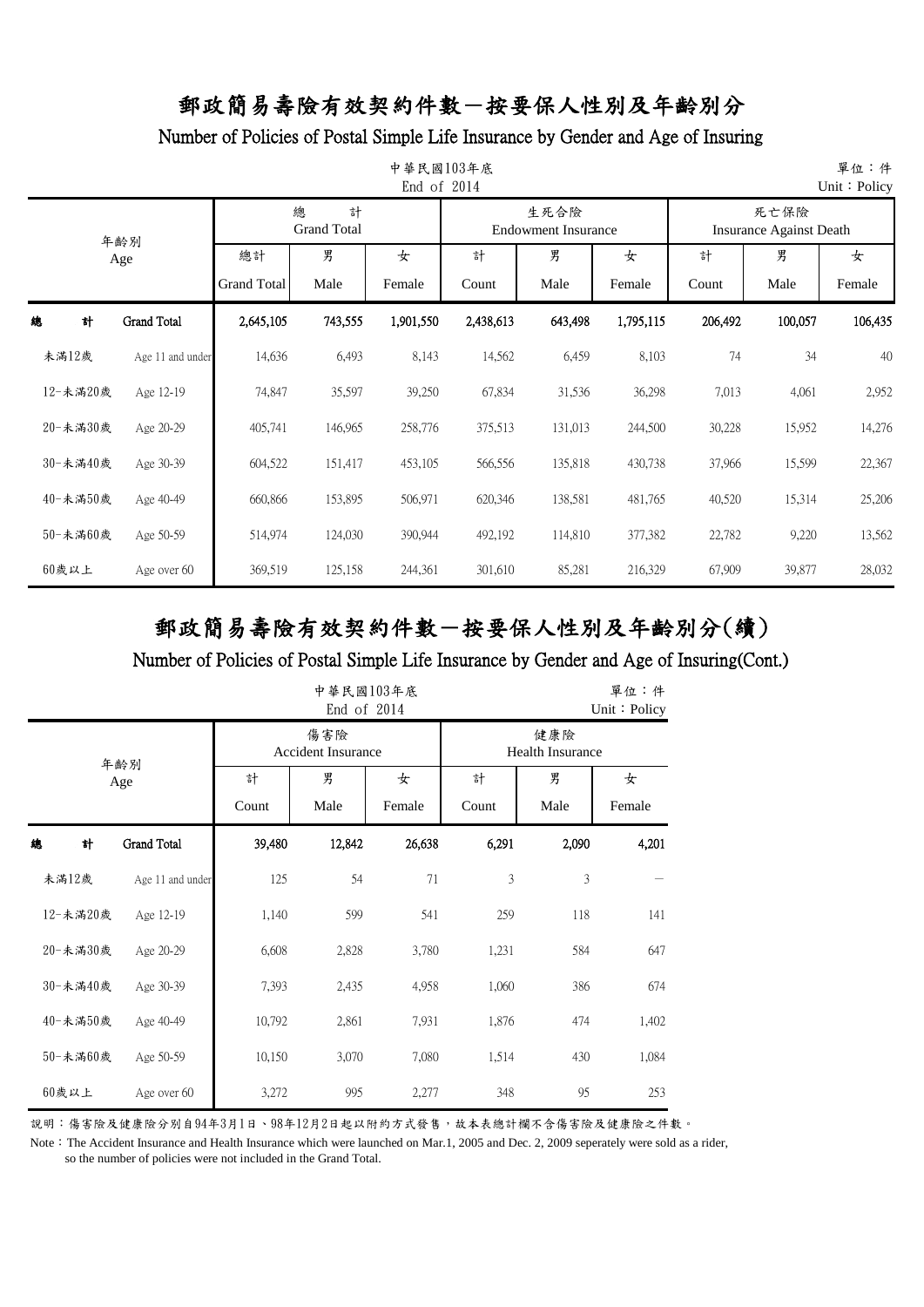### Number of Policies of Postal Simple Life Insurance by Gender and Age of Insuring

| 單位:件<br>中華民國102年底<br>End of 2013<br>Unit: Policy |   |                    |                          |                              |             |            |                             |             |                                        |           |             |  |
|--------------------------------------------------|---|--------------------|--------------------------|------------------------------|-------------|------------|-----------------------------|-------------|----------------------------------------|-----------|-------------|--|
|                                                  |   | 年齡別                |                          | 總<br>計<br><b>Grand Total</b> |             |            | 生死合險<br>Endowment Insurance |             | 死亡保險<br><b>Insurance Against Death</b> |           |             |  |
|                                                  |   | Age                | 總計<br><b>Grand Total</b> | 男<br>Male                    | 女<br>Female | 計<br>Count | 男<br>Male                   | 女<br>Female | 計<br>Count                             | 男<br>Male | 女<br>Female |  |
| 總                                                | 計 | <b>Grand Total</b> | 2,754,487                | 775,033                      | 1,979,454   | 2,540,757  | 671,711                     | 1,869,046   | 213,730                                | 103,322   | 110,408     |  |
| 未滿12歲                                            |   | Age 11 and under   | 18,721                   | 8,263                        | 10,458      | 18,649     | 8,226                       | 10,423      | 72                                     | 37        | 35          |  |
| 12-未滿20歲                                         |   | Age 12-19          | 75,135                   | 35,451                       | 39,684      | 67,996     | 31,348                      | 36,648      | 7,139                                  | 4,103     | 3,036       |  |
| 20-未滿30歲                                         |   | Age 20-29          | 428,154                  | 151,287                      | 276,867     | 396,314    | 134,757                     | 261,557     | 31,840                                 | 16,530    | 15,310      |  |
| 30-未滿40歲                                         |   | Age 30-39          | 643,077                  | 158,833                      | 484,244     | 603,552    | 142,598                     | 460,954     | 39,525                                 | 16,235    | 23,290      |  |
| 40-未滿50歲                                         |   | Age 40-49          | 707,319                  | 166,660                      | 540,659     | 665,238    | 150,662                     | 514,576     | 42,081                                 | 15,998    | 26,083      |  |
| 50-未滿60歲                                         |   | Age 50-59          | 527,210                  | 130,186                      | 397,024     | 502,940    | 120,235                     | 382,705     | 24,270                                 | 9,951     | 14,319      |  |
| $60$ 歲以上                                         |   | Age over 60        | 354,871                  | 124,353                      | 230,518     | 286,068    | 83,885                      | 202,183     | 68,803                                 | 40,468    | 28,335      |  |

# 郵政簡易壽險有效契約件數-按要保人性別及年齡別分(續)

#### Number of Policies of Postal Simple Life Insurance by Gender and Age of Insuring(Cont.)

|          | 中華民國102年底<br>單位:件<br>End of 2013<br>Unit: Policy |                  |        |                                                                    |        |                |                |       |  |  |  |  |
|----------|--------------------------------------------------|------------------|--------|--------------------------------------------------------------------|--------|----------------|----------------|-------|--|--|--|--|
|          | 年齡別                                              |                  |        | 傷害險<br>健康險<br><b>Accident Insurance</b><br><b>Health Insurance</b> |        |                |                |       |  |  |  |  |
|          | Age                                              |                  | 計      | 男                                                                  | 女      | 計              | 男              | 女     |  |  |  |  |
|          |                                                  |                  | Count  | Male                                                               | Female |                |                |       |  |  |  |  |
| 計<br>總   |                                                  | Grand Total      | 47,224 | 15,215                                                             | 32,009 | 5,978          | 1,964          | 4,014 |  |  |  |  |
| 未滿12歲    |                                                  | Age 11 and under | 165    | 71                                                                 | 94     | $\overline{4}$ | $\overline{4}$ |       |  |  |  |  |
| 12-未滿20歲 |                                                  | Age 12-19        | 1,269  | 654                                                                | 615    | 240            | 105            | 135   |  |  |  |  |
| 20-未滿30歲 |                                                  | Age 20-29        | 7,689  | 3,225                                                              | 4,464  | 1,158          | 540            | 618   |  |  |  |  |
| 30-未満40歲 |                                                  | Age 30-39        | 8,650  | 2,772                                                              | 5,878  | 1,038          | 365            | 673   |  |  |  |  |
| 40-未滿50歲 |                                                  | Age 40-49        | 13,471 | 3,591                                                              | 9,880  | 1,771          | 444            | 1,327 |  |  |  |  |
| 50-未滿60歲 |                                                  | Age 50-59        | 12,253 | 3,719                                                              | 8,534  | 1,434          | 414            | 1,020 |  |  |  |  |
| $60$ 歲以上 |                                                  | Age over 60      | 3,727  | 1,183                                                              | 2,544  | 333            | 92             | 241   |  |  |  |  |

說明:傷害險及健康險分別自94年3月1日、98年12月2日起以附約方式發售,故本表總計欄不含傷害險及健康險之件數。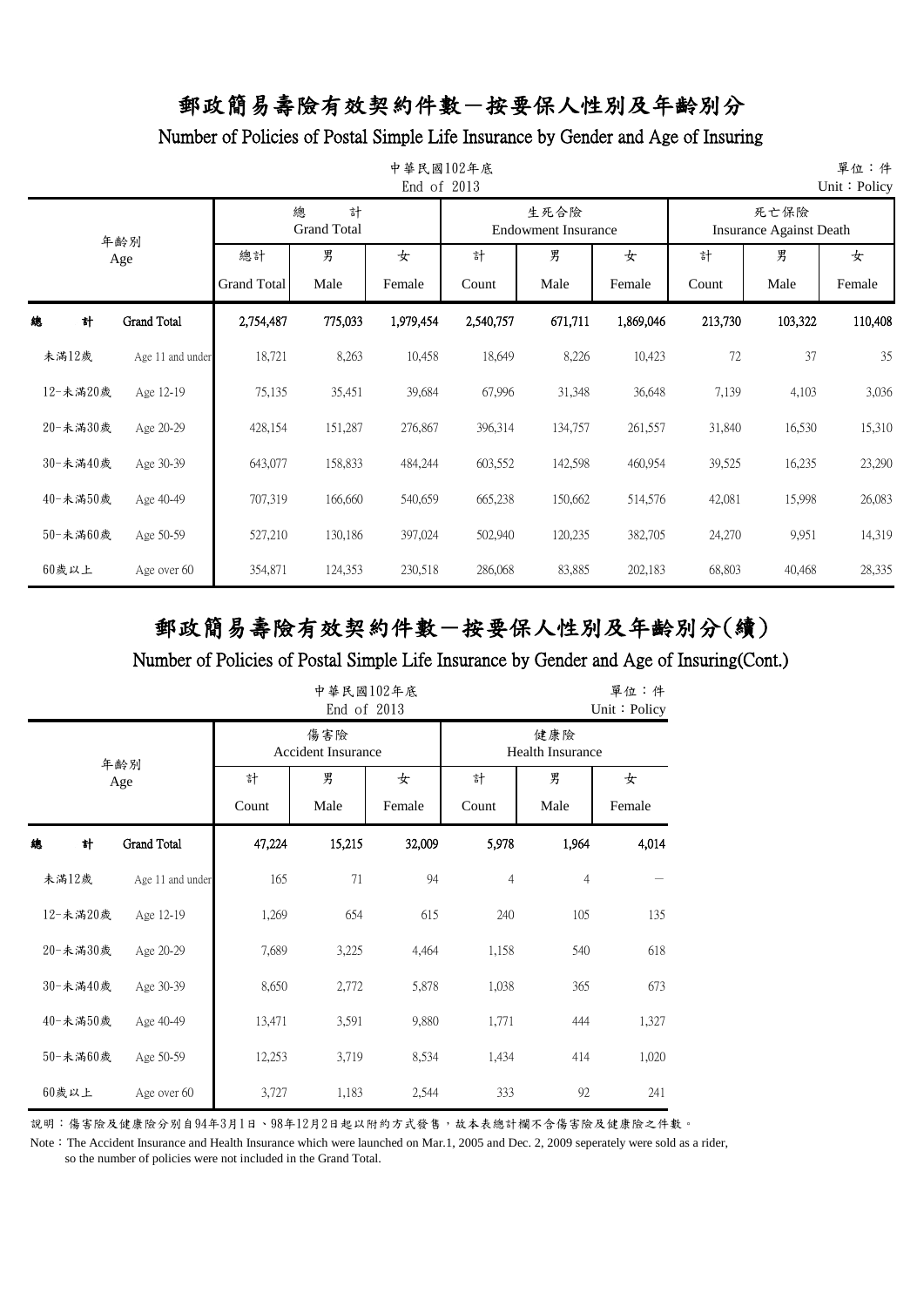### Number of Policies of Postal Simple Life Insurance by Gender and Age of Insuring

|          | 單位:件<br>中華民國101年底<br>End of 2012<br>Unit: Policy |                    |                              |           |           |                                    |           |         |                                        |         |  |  |  |
|----------|--------------------------------------------------|--------------------|------------------------------|-----------|-----------|------------------------------------|-----------|---------|----------------------------------------|---------|--|--|--|
|          | 年齢別                                              |                    | 總<br>計<br><b>Grand Total</b> |           |           | 生死合險<br><b>Endowment Insurance</b> |           |         | 死亡保險<br><b>Insurance Against Death</b> |         |  |  |  |
|          | Age                                              | 總計                 | 男                            | 女         | 計         | 男                                  | 女         | 計       | 男                                      | 女       |  |  |  |
|          |                                                  | <b>Grand Total</b> | Male                         | Female    | Count     | Male                               | Female    | Count   | Male                                   | Female  |  |  |  |
| 總<br>計   | <b>Grand Total</b>                               | 2,767,870          | 785,338                      | 1,982,532 | 2,553,488 | 681,575                            | 1,871,913 | 214,382 | 103,763                                | 110,619 |  |  |  |
| 未滿12歲    | Age 11 and under                                 | 19,961             | 8,744                        | 11,217    | 19,895    | 8,711                              | 11,184    | 66      | 33                                     | 33      |  |  |  |
| 12-未滿20歲 | Age 12-19                                        | 75,563             | 35,342                       | 40,221    | 68,517    | 31,263                             | 37,254    | 7,046   | 4,079                                  | 2,967   |  |  |  |
| 20-未滿30歲 | Age 20-29                                        | 437,234            | 152,858                      | 284,376   | 405,533   | 136,185                            | 269,348   | 31,701  | 16,673                                 | 15,028  |  |  |  |
| 30-未滿40歲 | Age 30-39                                        | 650,041            | 159,956                      | 490,085   | 610,683   | 143,793                            | 466,890   | 39,358  | 16,163                                 | 23,195  |  |  |  |
| 40-未滿50歲 | Age 40-49                                        | 726,342            | 173,414                      | 552,928   | 683,896   | 157,292                            | 526,604   | 42,446  | 16,122                                 | 26,324  |  |  |  |
| 50-未滿60歲 | Age 50-59                                        | 518,375            | 132,009                      | 386,366   | 494,212   | 122,091                            | 372,121   | 24,163  | 9,918                                  | 14,245  |  |  |  |
| 60歲以上    | Age over 60                                      | 340,354            | 123,015                      | 217,339   | 270,752   | 82,240                             | 188,512   | 69,602  | 40,775                                 | 28,827  |  |  |  |

# 郵政簡易壽險有效契約件數-按要保人性別及年齡別分(續)

### Number of Policies of Postal Simple Life Insurance by Gender and Age of Insuring(Cont.)

|   |          |                  |        | 中華民國101年底<br>End of 2012         | 單位:件<br>Unit: Policy |                                |       |        |  |
|---|----------|------------------|--------|----------------------------------|----------------------|--------------------------------|-------|--------|--|
|   |          | 年齢別              |        | 傷害險<br><b>Accident Insurance</b> |                      | 健康險<br><b>Health Insurance</b> |       |        |  |
|   |          | Age              | 計      | 男                                | 女                    | 計                              | 男     | 女      |  |
|   |          |                  | Count  | Male                             | Female               | Count                          | Male  | Female |  |
| 總 | 計        | Grand Total      | 50,178 | 16,271                           | 33,907               | 5,309                          | 1,747 | 3,562  |  |
|   | 未滿12歲    | Age 11 and under | 202    | 86                               | 116                  | 3                              | 3     |        |  |
|   | 12-未滿20歲 | Age 12-19        | 1,349  | 676                              | 673                  | 203                            | 88    | 115    |  |
|   | 20-未滿30歲 | Age 20-29        | 8,116  | 3,368                            | 4,748                | 1,038                          | 483   | 555    |  |
|   | 30-未滿40歲 | Age 30-39        | 9,134  | 2,920                            | 6,214                | 926                            | 318   | 608    |  |
|   | 40-未滿50歲 | Age 40-49        | 14,776 | 3,930                            | 10,846               | 1,595                          | 402   | 1,193  |  |
|   | 50-未滿60歲 | Age 50-59        | 12,847 | 4,012                            | 8,835                | 1,251                          | 373   | 878    |  |
|   | 60歲以上    | Age over 60      | 3,754  | 1,279                            | 2,475                | 293                            | 80    | 213    |  |

說明:傷害險及健康險分別自94年3月1日、98年12月2日起以附約方式發售,故本表總計欄不含傷害險及健康險之件數。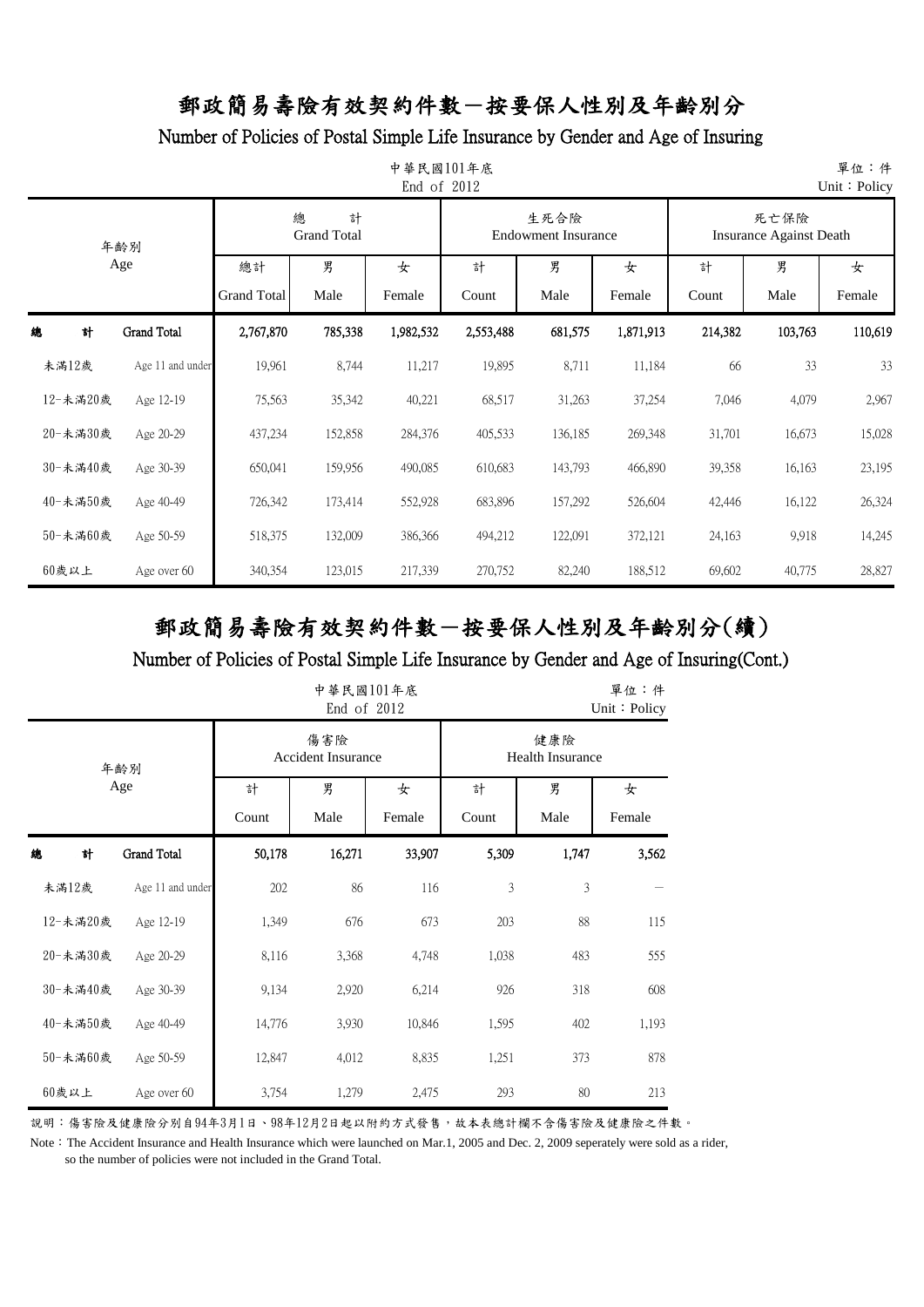### Number of Policies of Postal Simple Life Insurance by Gender and Age of Insuring

| 中華民國100年底<br>單位:件<br>End of 2011<br>Unit: Policy |                    |                    |                              |           |           |                                    |           |                                        |         |         |  |  |
|--------------------------------------------------|--------------------|--------------------|------------------------------|-----------|-----------|------------------------------------|-----------|----------------------------------------|---------|---------|--|--|
|                                                  | 年齢別                |                    | 總<br>計<br><b>Grand Total</b> |           |           | 生死合險<br><b>Endowment Insurance</b> |           | 死亡保險<br><b>Insurance Against Death</b> |         |         |  |  |
|                                                  | Age                | 總計                 | 男                            | 女         | 計         | 男                                  | 女         | 計                                      | 男       | 女       |  |  |
|                                                  |                    | <b>Grand Total</b> | Male                         | Female    | Count     | Male                               | Female    | Count                                  | Male    | Female  |  |  |
| 計<br>總                                           | <b>Grand Total</b> | 2,793,441          | 802,776                      | 1,990,665 | 2,582,646 | 700,090                            | 1,882,556 | 210,795                                | 102,686 | 108,109 |  |  |
| 未滿12歲                                            | Age 11 and under   | 20,988             | 9,102                        | 11,886    | 20,921    | 9,071                              | 11,850    | 67                                     | 31      | 36      |  |  |
| 12-未滿20歲                                         | Age 12-19          | 72,110             | 33,755                       | 38,355    | 65,307    | 29,776                             | 35,531    | 6,803                                  | 3,979   | 2,824   |  |  |
| 20-未滿30歲                                         | Age 20-29          | 414,591            | 142,806                      | 271,785   | 384,052   | 126,739                            | 257,313   | 30,539                                 | 16,067  | 14,472  |  |  |
| 30-未滿40歲                                         | Age 30-39          | 610,244            | 150,538                      | 459,706   | 572,013   | 134,821                            | 437,192   | 38,231                                 | 15,717  | 22,514  |  |  |
| 40-未滿50歲                                         | Age 40-49          | 697,575            | 171,938                      | 525,637   | 656,965   | 156,414                            | 500,551   | 40,610                                 | 15,524  | 25,086  |  |  |
| 50-未滿60歲                                         | Age 50-59          | 475,763            | 127,098                      | 348,665   | 455,241   | 118,498                            | 336,743   | 20,522                                 | 8,600   | 11,922  |  |  |
| $60$ 歲以上                                         | Age over 60        | 502,170            | 167,539                      | 334,631   | 428,147   | 124,771                            | 303,376   | 74,023                                 | 42,768  | 31,255  |  |  |

# 郵政簡易壽險有效契約件數-按要保人性別及年齡別分(續)

### Number of Policies of Postal Simple Life Insurance by Gender and Age of Insuring(Cont.)

|   |          |                  |        | 中華民國100年底<br>End of 2011         | 單位:件<br>Unit: Policy |       |                                |        |  |  |
|---|----------|------------------|--------|----------------------------------|----------------------|-------|--------------------------------|--------|--|--|
|   |          | 年齢別              |        | 傷害險<br><b>Accident Insurance</b> |                      |       | 健康險<br><b>Health Insurance</b> |        |  |  |
|   |          | Age              | 計      | 男                                | 女                    | 計     | 男                              | 女      |  |  |
|   |          |                  | Count  | Male                             | Female               | Count | Male                           | Female |  |  |
| 總 | 計        | Grand Total      | 51,121 | 16,658                           | 34,463               | 3,774 | 1,250                          | 2,524  |  |  |
|   | 未滿12歲    | Age 11 and under | 239    | 103                              | 136                  |       |                                |        |  |  |
|   | 12-未滿20歲 | Age 12-19        | 1,251  | 616                              | 635                  | 102   | 40                             | 62     |  |  |
|   | 20-未滿30歲 | Age 20-29        | 7,242  | 2,935                            | 4,307                | 543   | 259                            | 284    |  |  |
|   | 30-未滿40歲 | Age 30-39        | 8,457  | 2,628                            | 5,829                | 507   | 160                            | 347    |  |  |
|   | 40-未滿50歲 | Age 40-49        | 14,339 | 3,950                            | 10,389               | 843   | 233                            | 610    |  |  |
|   | 50-未滿60歲 | Age 50-59        | 11,871 | 3,879                            | 7,992                | 684   | 203                            | 481    |  |  |
|   | 60歲以上    | Age over 60      | 7,722  | 2,547                            | 5,175                | 1,095 | 355                            | 740    |  |  |

說明:傷害險及健康險分別自94年3月1日、98年12月2日起以附約方式發售,故本表總計欄不含傷害險及健康險之件數。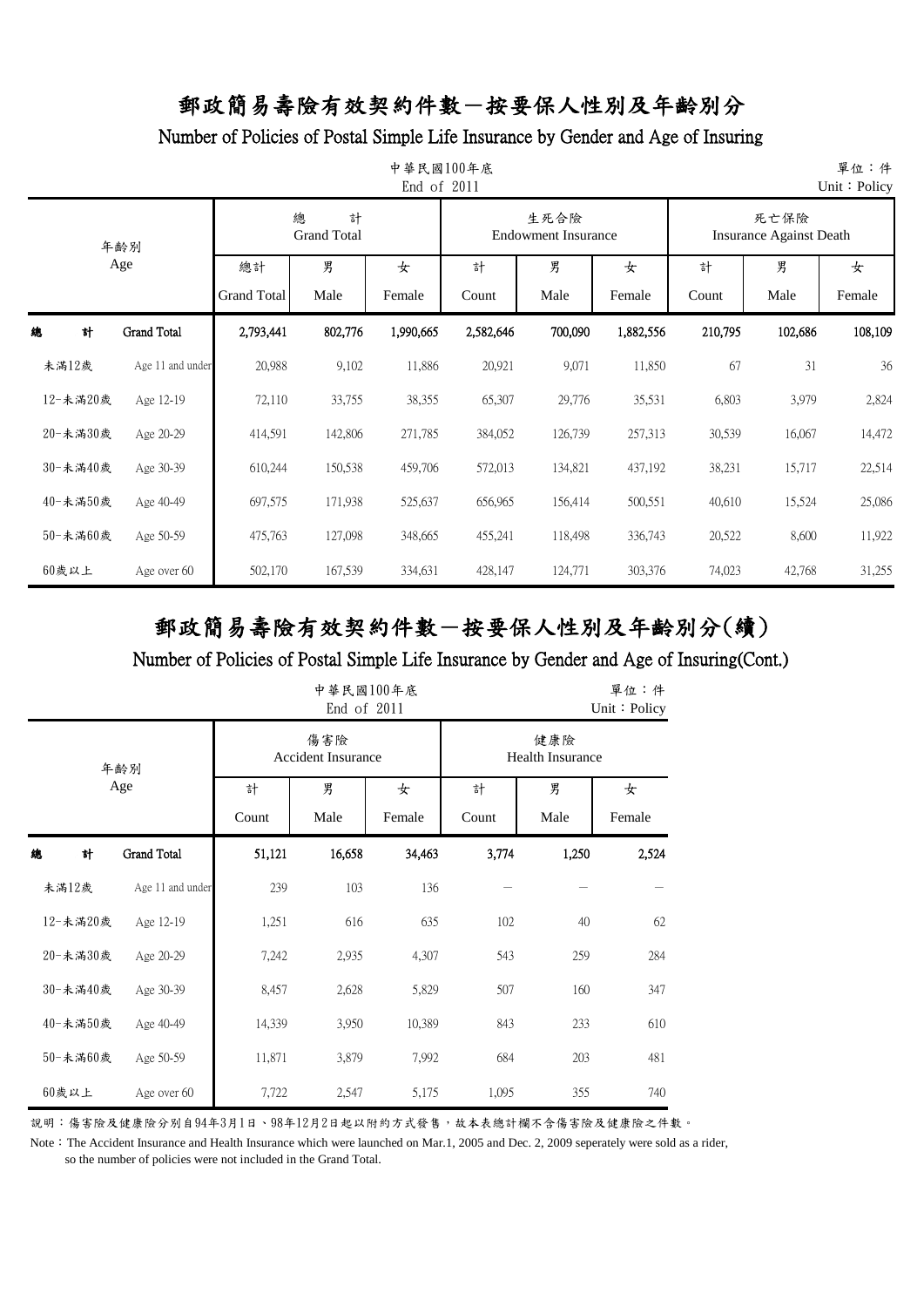### Number of Policies of Postal Simple Life Insurance by Gender and Age of Insuring

| 單位:件<br>中華民國<br>99年底<br>End of 2010<br>Unit: Policy |                    |                    |                              |           |           |                                    |           |         |                                        |         |  |
|-----------------------------------------------------|--------------------|--------------------|------------------------------|-----------|-----------|------------------------------------|-----------|---------|----------------------------------------|---------|--|
|                                                     | 年齡別                |                    | 總<br>計<br><b>Grand Total</b> |           |           | 生死合險<br><b>Endowment Insurance</b> |           |         | 死亡保險<br><b>Insurance Against Death</b> |         |  |
|                                                     | Age                | 總計                 | 男                            | 女         | 計         | 男                                  | 女         | 計       | 男                                      | 女       |  |
|                                                     |                    | <b>Grand Total</b> | Male                         | Female    | Count     | Male                               | Female    | Count   | Male                                   | Female  |  |
| 總<br>計                                              | <b>Grand Total</b> | 2,818,621          | 817,170                      | 2,001,451 | 2,614,694 | 716,981                            | 1,897,713 | 203,927 | 100,189                                | 103,738 |  |
| 未滿12歲                                               | Age 11 and under   | 23,264             | 10,071                       | 13,193    | 23,201    | 10,044                             | 13,157    | 63      | 27                                     | 36      |  |
| 12-未滿20歲                                            | Age 12-19          | 78,503             | 36,434                       | 42,069    | 71,720    | 32,462                             | 39,258    | 6,783   | 3,972                                  | 2,811   |  |
| 20-未滿30歲                                            | Age 20-29          | 461,303            | 156,653                      | 304,650   | 431,186   | 140,763                            | 290,423   | 30,117  | 15,890                                 | 14,227  |  |
| 30-未滿40歲                                            | Age 30-39          | 659,426            | 162,042                      | 497,384   | 621,416   | 146,393                            | 475,023   | 38,010  | 15,649                                 | 22,361  |  |
| 40-未滿50歲                                            | Age 40-49          | 762,974            | 189,608                      | 573,366   | 722,851   | 174,278                            | 548,573   | 40,123  | 15,330                                 | 24,793  |  |
| 50-未滿60歲                                            | Age 50-59          | 503,975            | 136,913                      | 367,062   | 484,697   | 128,816                            | 355,881   | 19,278  | 8,097                                  | 11,181  |  |
| 60歲以上                                               | Age over 60        | 329,176            | 125,449                      | 203,727   | 259,623   | 84,225                             | 175,398   | 69,553  | 41,224                                 | 28,329  |  |

# 郵政簡易壽險有效契約件數-按要保人性別及年齡別分(續)

### Number of Policies of Postal Simple Life Insurance by Gender and Age of Insuring(Cont.)

|   |          |                  |        | 中華民國 99年底<br>End of 2010         | 單位:件<br>Unit: Policy |                                |      |        |  |
|---|----------|------------------|--------|----------------------------------|----------------------|--------------------------------|------|--------|--|
|   |          | 年齢別              |        | 傷害險<br><b>Accident Insurance</b> |                      | 健康險<br><b>Health Insurance</b> |      |        |  |
|   |          | Age              | 計      | 男                                | 女                    | 計                              | 男    | 女      |  |
|   |          |                  | Count  | Male                             | Female               | Count                          | Male | Female |  |
| 總 | 計        | Grand Total      | 54,594 | 17,850                           | 36,744               | 1,703                          | 544  | 1,159  |  |
|   | 未滿12歲    | Age 11 and under | 370    | 161                              | 209                  |                                |      |        |  |
|   | 12-未滿20歲 | Age 12-19        | 1,608  | 792                              | 816                  | 63                             | 25   | 38     |  |
|   | 20-未滿30歲 | Age 20-29        | 8,770  | 3,561                            | 5,209                | 309                            | 130  | 179    |  |
|   | 30-未滿40歲 | Age 30-39        | 10,180 | 3,038                            | 7,142                | 343                            | 111  | 232    |  |
|   | 40-未滿50歲 | Age 40-49        | 17,184 | 4,783                            | 12,401               | 525                            | 139  | 386    |  |
|   | 50-未滿60歲 | Age 50-59        | 12,803 | 4,181                            | 8,622                | 391                            | 122  | 269    |  |
|   | 60歲以上    | Age over 60      | 3,679  | 1,334                            | 2,345                | 72                             | 17   | 55     |  |

說明:傷害險及健康險分別自94年3月1日、98年12月2日起以附約方式發售,故本表總計欄不含傷害險及健康險之件數。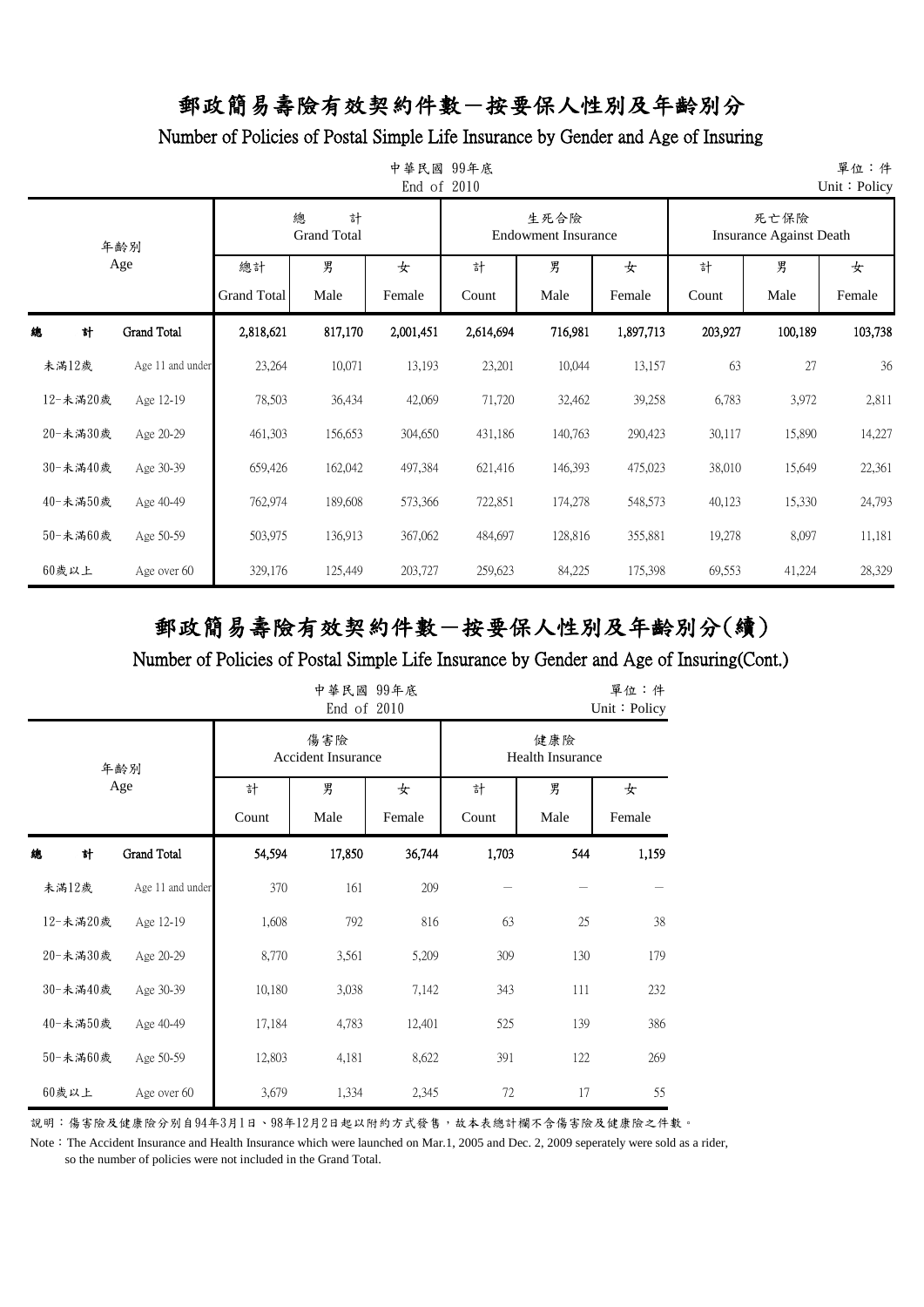### Number of Policies of Postal Simple Life Insurance by Gender and Age of Insuring

|            |                    |                    | 中華民國 98年底<br>End of 2009 |           |           |                            | 單位:件<br>Unit: Policy |
|------------|--------------------|--------------------|--------------------------|-----------|-----------|----------------------------|----------------------|
|            |                    | 總                  | 計<br><b>Grand Total</b>  |           | 生死合險      | <b>Endowment Insurance</b> |                      |
| 年齢別<br>Age |                    | 總計                 | 男                        | 女         | 計         | 男                          | 女                    |
|            |                    | <b>Grand Total</b> | Male                     | Female    | Count     | Male                       | Female               |
| 總<br>計     | <b>Grand Total</b> | 2,766,571          | 811,309                  | 1,955,262 | 2,562,038 | 710,613                    | 1,851,425            |
| 未満12歲      | Age 11 and under   | 25,965             | 11,266                   | 14,699    | 25,899    | 11,236                     | 14,663               |
| 12-未滿20歲   | Age 12-19          | 81,035             | 37,374                   | 43,661    | 74,222    | 33,370                     | 40,852               |
| 20-未満30歲   | Age 20-29          | 462,922            | 155,737                  | 307,185   | 432,876   | 139,891                    | 292,985              |
| 30-未滿40歲   | Age 30-39          | 654,823            | 160,558                  | 494,265   | 616,699   | 144,830                    | 471,869              |
| 40-未滿50歲   | Age 40-49          | 759,348            | 192,421                  | 566,927   | 719,233   | 177,099                    | 542,134              |
| 50-未滿60歲   | Age 50-59          | 471,694            | 131,575                  | 340,119   | 452,549   | 123,531                    | 329,018              |
| $60$ 歲以上   | Age over 60        | 310,784            | 122,378                  | 188,406   | 240,560   | 80,656                     | 159,904              |

# 郵政簡易壽險有效契約件數-按要保人性別及年齡別分(續)

Number of Policies of Postal Simple Life Insurance by Gender and Age of Insuring(Cont.)

|            |                  |         | 中華民國 98年底<br>End of 2009       |         |                                  |        | 單位:件<br>Unit: Policy |  |
|------------|------------------|---------|--------------------------------|---------|----------------------------------|--------|----------------------|--|
|            |                  | 死亡保險    | <b>Insurance Against Death</b> |         | 傷害險<br><b>Accident Insurance</b> |        |                      |  |
| 年齢別<br>Age |                  | 計       | 男                              | 女       | 計                                | 合計     | 女                    |  |
|            |                  | Count   | Male                           | Female  | Count                            | Total  | Female               |  |
| 總<br>計     | Grand Total      | 204,533 | 100,696                        | 103,837 | 53,097                           | 17,294 | 35,803               |  |
| 未滿12歲      | Age 11 and under | 66      | 30                             | 36      | 406                              | 179    | 227                  |  |
| 12-未滿20歲   | Age 12-19        | 6,813   | 4,004                          | 2,809   | 1,530                            | 757    | 773                  |  |
| 20-未満30歲   | Age 20-29        | 30,046  | 15,846                         | 14,200  | 8,466                            | 3,387  | 5,079                |  |
| 30-未滿40歲   | Age 30-39        | 38,124  | 15,728                         | 22,396  | 10,030                           | 2,967  | 7,063                |  |
| 40-未滿50歲   | Age 40-49        | 40,115  | 15,322                         | 24,793  | 16,858                           | 4,705  | 12,153               |  |
| 50-未滿60歲   | Age 50-59        | 19,145  | 8,044                          | 11,101  | 12,297                           | 4,012  | 8,285                |  |
| 60歲以上      | Age over 60      | 70,224  | 41,722                         | 28,502  | 3,510                            | 1,287  | 2,223                |  |

說明:傷害險及健康險分別自94年3月1日、98年12月2日起以附約方式發售,故本表總計欄不含傷害險及健康險之件數。

Note: The Accident Insurance and Health Insurance which were launched on Mar.1, 2005 and Dec. 2, 2009 seperately were sold as a rider,

so the number of policies were not included in the Grand Total.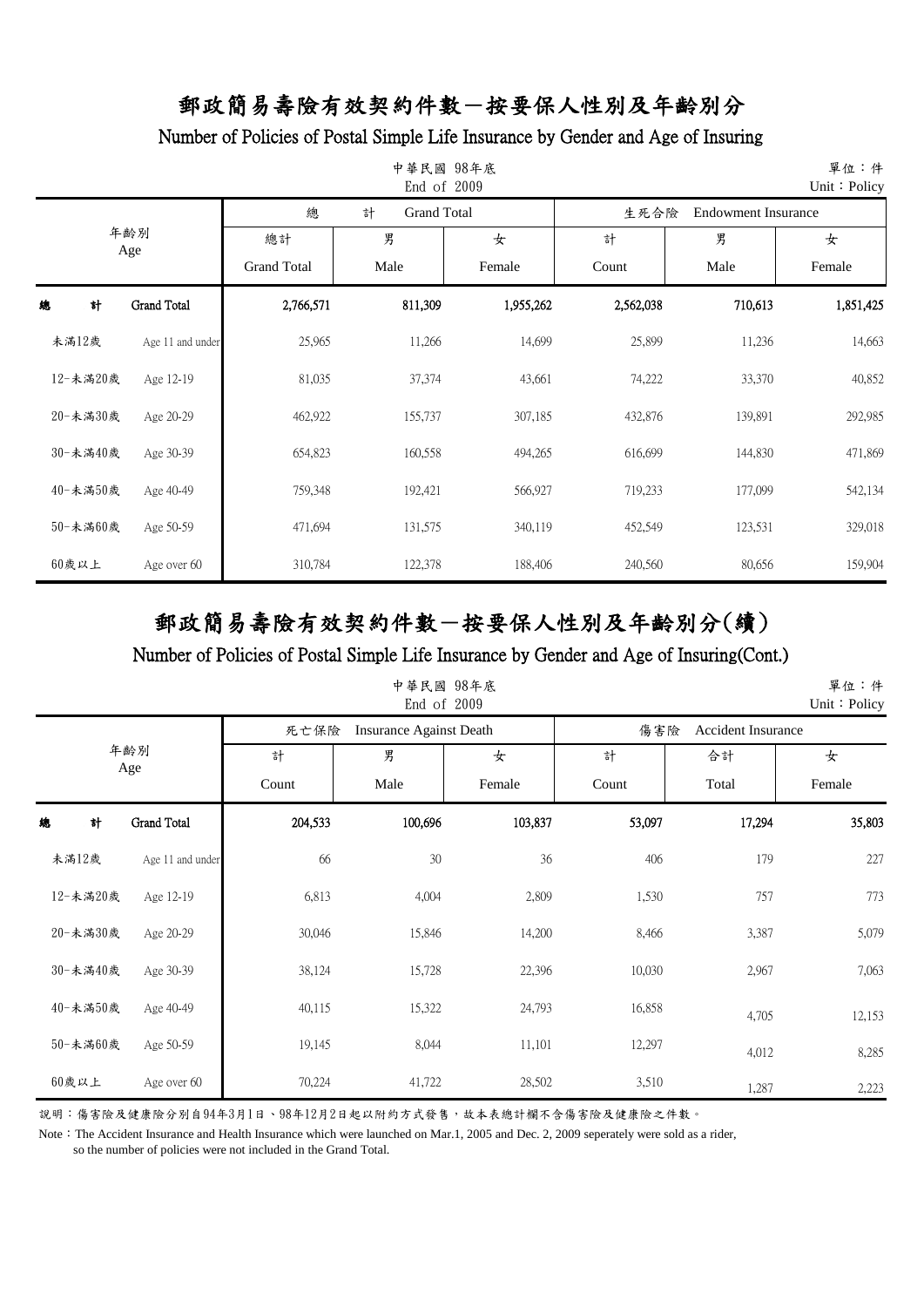### Number of Policies of Postal Simple Life Insurance by Gender and Age of Insuring

| 中華民國 97年底<br>End of 2008<br>Unit: Policy |                  |                    |                         |           |           |                            |           |  |
|------------------------------------------|------------------|--------------------|-------------------------|-----------|-----------|----------------------------|-----------|--|
|                                          |                  | 總                  | <b>Grand Total</b><br>計 |           | 生死合險      | <b>Endowment Insurance</b> |           |  |
| 年齢別<br>Age                               |                  | 總計                 | 男                       | 女         | 計         | 男                          | 女         |  |
|                                          |                  | <b>Grand Total</b> | Male                    | Female    | Count     | Male                       | Female    |  |
| 總<br>計                                   | Grand Total      | 2,508,002          | 748,979                 | 1,759,023 | 2,308,079 | 649,482                    | 1,658,597 |  |
| 未滿12歲                                    | Age 11 and under | 24,393             | 10,628                  | 13,765    | 24,329    | 10,599                     | 13,730    |  |
| 12-未滿20歲                                 | Age 12-19        | 74,842             | 34,672                  | 40,170    | 68,050    | 30,661                     | 37,389    |  |
| 20-未満30歲                                 | Age 20-29        | 411,016            | 139,574                 | 271,442   | 382,289   | 124,144                    | 258,145   |  |
| 30-未滿40歲                                 | Age 30-39        | 585,666            | 146,768                 | 438,898   | 548,384   | 131,262                    | 417,122   |  |
| 40-未滿50歲                                 | Age 40-49        | 687,482            | 177,015                 | 510,467   | 648,705   | 162,034                    | 486,671   |  |
| 50-未滿60歲                                 | Age 50-59        | 423,594            | 119,969                 | 303,625   | 405,939   | 112,441                    | 293,498   |  |
| $60$ 歲以上                                 | Age over 60      | 301,009            | 120,353                 | 180,656   | 230,383   | 78,341                     | 152,042   |  |

# 郵政簡易壽險有效契約件數-按要保人性別及年齡別分(續)

Number of Policies of Postal Simple Life Insurance by Gender and Age of Insuring(Cont.)

|            |                  |         | 中華民國 97年底<br>End of 2008       |         |                                  |        | 單位:件<br>Unit: Policy |  |
|------------|------------------|---------|--------------------------------|---------|----------------------------------|--------|----------------------|--|
|            |                  | 死亡保險    | <b>Insurance Against Death</b> |         | 傷害險<br><b>Accident Insurance</b> |        |                      |  |
| 年齢別<br>Age |                  | 計       | 男                              | 女       | 計                                | 合計     | 女                    |  |
|            |                  | Count   | Male                           | Female  | Count                            | Total  | Female               |  |
| 總<br>計     | Grand Total      | 199,923 | 99,497                         | 100,426 | 50,641                           | 16,522 | 34,119               |  |
| 未滿12歲      | Age 11 and under | 64      | 29                             | 35      | 395                              | 171    | 224                  |  |
| 12-未滿20歲   | Age 12-19        | 6,792   | 4,011                          | 2,781   | 1,485                            | 736    | 749                  |  |
| 20-未滿30歲   | Age 20-29        | 28,727  | 15,430                         | 13,297  | 8,026                            | 3,234  | 4,792                |  |
| 30-未滿40歲   | Age 30-39        | 37,282  | 15,506                         | 21,776  | 9,622                            | 2,849  | 6,773                |  |
| 40-未滿50歲   | Age 40-49        | 38,777  | 14,981                         | 23,796  | 16,067                           | 4,487  | 11,580               |  |
| 50-未滿60歲   | Age 50-59        | 17,655  | 7,528                          | 10,127  | 11,671                           | 3,805  | 7,866                |  |
| 60歲以上      | Age over 60      | 70,626  | 42,012                         | 28,614  | 3,375                            | 1,240  | 2,135                |  |

說明:傷害險自94年3月1日起以附約方式發售,故本表總計欄不含傷害險之件數。

Note: The Accident Insurance which was launched on Mar.1, 2005 seperately was sold as a rider, so the number of policies were not included in the Grand Total.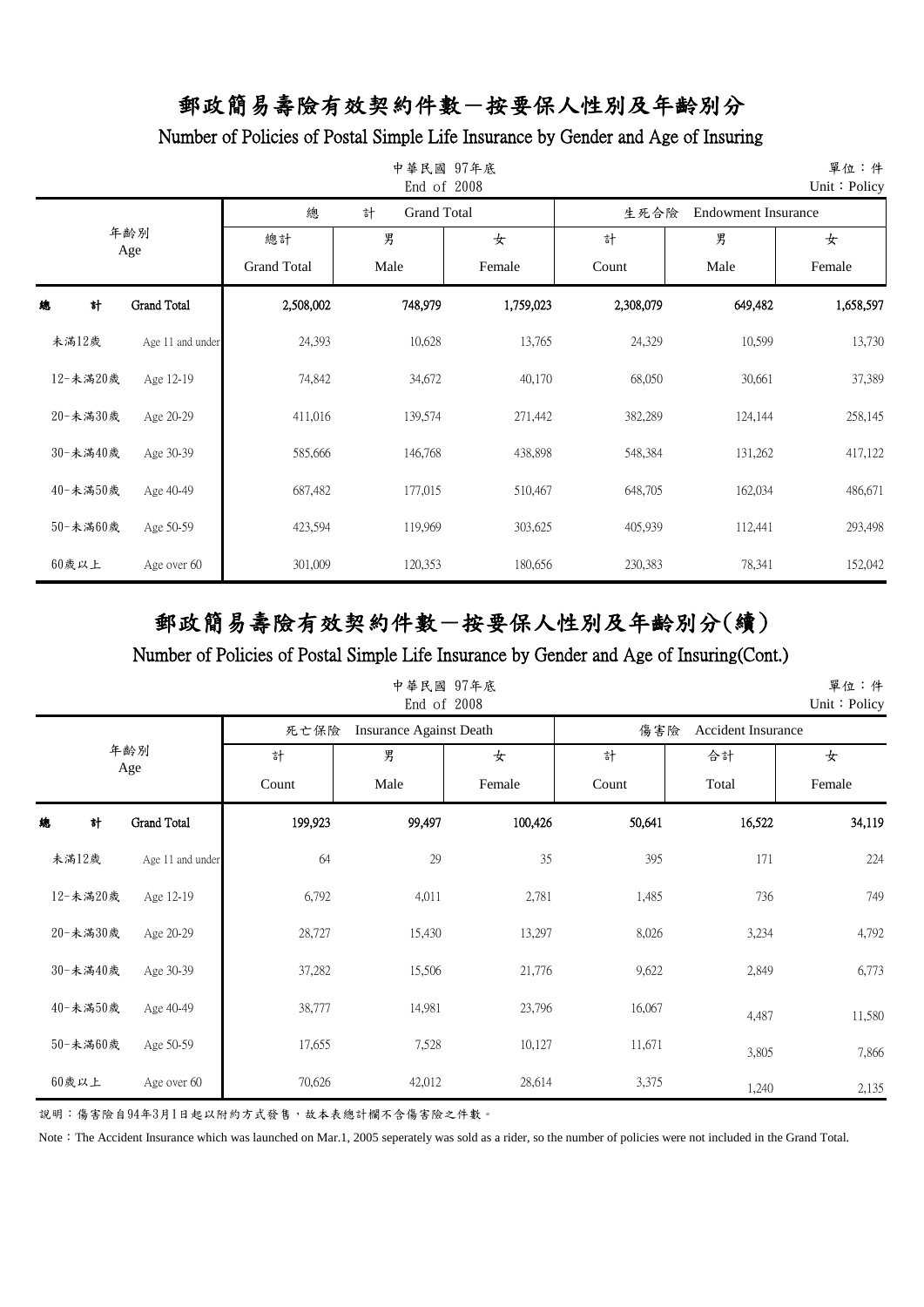### Number of Policies of Postal Simple Life Insurance by Gender and Age of Insuring

|            |                    |                    | 中華民國 96年底<br>End of 2007 |           |                                    |         | 單位:件<br>Unit: Policy |  |
|------------|--------------------|--------------------|--------------------------|-----------|------------------------------------|---------|----------------------|--|
|            |                    | 總                  | 計<br><b>Grand Total</b>  |           | 生死合險<br><b>Endowment Insurance</b> |         |                      |  |
| 年齢別<br>Age |                    | 總計                 | 男                        | 女         | 計                                  | 男       | 女                    |  |
|            |                    | <b>Grand Total</b> | Male                     | Female    | Count                              | Male    | Female               |  |
| 計<br>總     | <b>Grand Total</b> | 2,481,459          | 746,409                  | 1,735,050 | 2,285,748                          | 648,455 | 1,637,293            |  |
| 未滿12歲      | Age 11 and under   | 23,022             | 9,968                    | 13,054    | 22,959                             | 9,939   | 13,020               |  |
| 12-未滿20歲   | Age 12-19          | 84,283             | 38,831                   | 45,452    | 77,389                             | 34,755  | 42,634               |  |
| 20-未満30歲   | Age 20-29          | 432,554            | 144,941                  | 287,613   | 404,720                            | 129,849 | 274,871              |  |
| 30-未滿40歲   | Age 30-39          | 585,906            | 146,395                  | 439,511   | 549,162                            | 131,133 | 418,029              |  |
| 40-未滿50歲   | Age 40-49          | 686,445            | 178,231                  | 508,214   | 649,369                            | 163,874 | 485,495              |  |
| 50-未滿60歲   | Age 50-59          | 384,608            | 111,096                  | 273,512   | 368,472                            | 104,246 | 264,226              |  |
| 60歲以上      | Age over 60        | 284,641            | 116,947                  | 167,694   | 213,677                            | 74,659  | 139,018              |  |

# 郵政簡易壽險有效契約件數-按要保人性別及年齡別分(續)

Number of Policies of Postal Simple Life Insurance by Gender and Age of Insuring(Cont.)

|            |                  |         | 中華民國 96年底<br>End of 2007       |        |                                  |        | 單位:件<br>Unit: Policy |  |
|------------|------------------|---------|--------------------------------|--------|----------------------------------|--------|----------------------|--|
|            |                  | 死亡保險    | <b>Insurance Against Death</b> |        | 傷害險<br><b>Accident Insurance</b> |        |                      |  |
| 年齢別<br>Age |                  | 計       | 男                              | 女      | 計                                | 合計     | 女                    |  |
|            |                  | Count   | Male                           | Female | Count                            | Total  | Female               |  |
| 總<br>計     | Grand Total      | 195,711 | 97,954                         | 97,757 | 41,806                           | 13,587 | 28,219               |  |
| 未滿12歲      | Age 11 and under | 63      | 29                             | 34     | 367                              | 156    | 211                  |  |
| 12-未滿20歲   | Age 12-19        | 6,894   | 4,076                          | 2,818  | 1,321                            | 636    | 685                  |  |
| 20-未滿30歲   | Age 20-29        | 27,834  | 15,092                         | 12,742 | 6,892                            | 2,714  | 4,178                |  |
| 30-未滿40歲   | Age 30-39        | 36,744  | 15,262                         | 21,482 | 8,349                            | 2,419  | 5,930                |  |
| 40-未滿50歲   | Age 40-49        | 37,076  | 14,357                         | 22,719 | 13,330                           | 3,752  | 9,578                |  |
| 50-未滿60歲   | Age 50-59        | 16,136  | 6,850                          | 9,286  | 8,957                            | 2,962  | 5,995                |  |
| $60$ 歲以上   | Age over 60      | 70,964  | 42,288                         | 28,676 | 2,590                            | 948    | 1,642                |  |

說明:傷害險自94年3月1日起以附約方式發售,故本表總計欄不含傷害險之件數。

Note: The Accident Insurance which was launched on Mar.1, 2005 seperately was sold as a rider, so the number of policies were not included in the Grand Total.